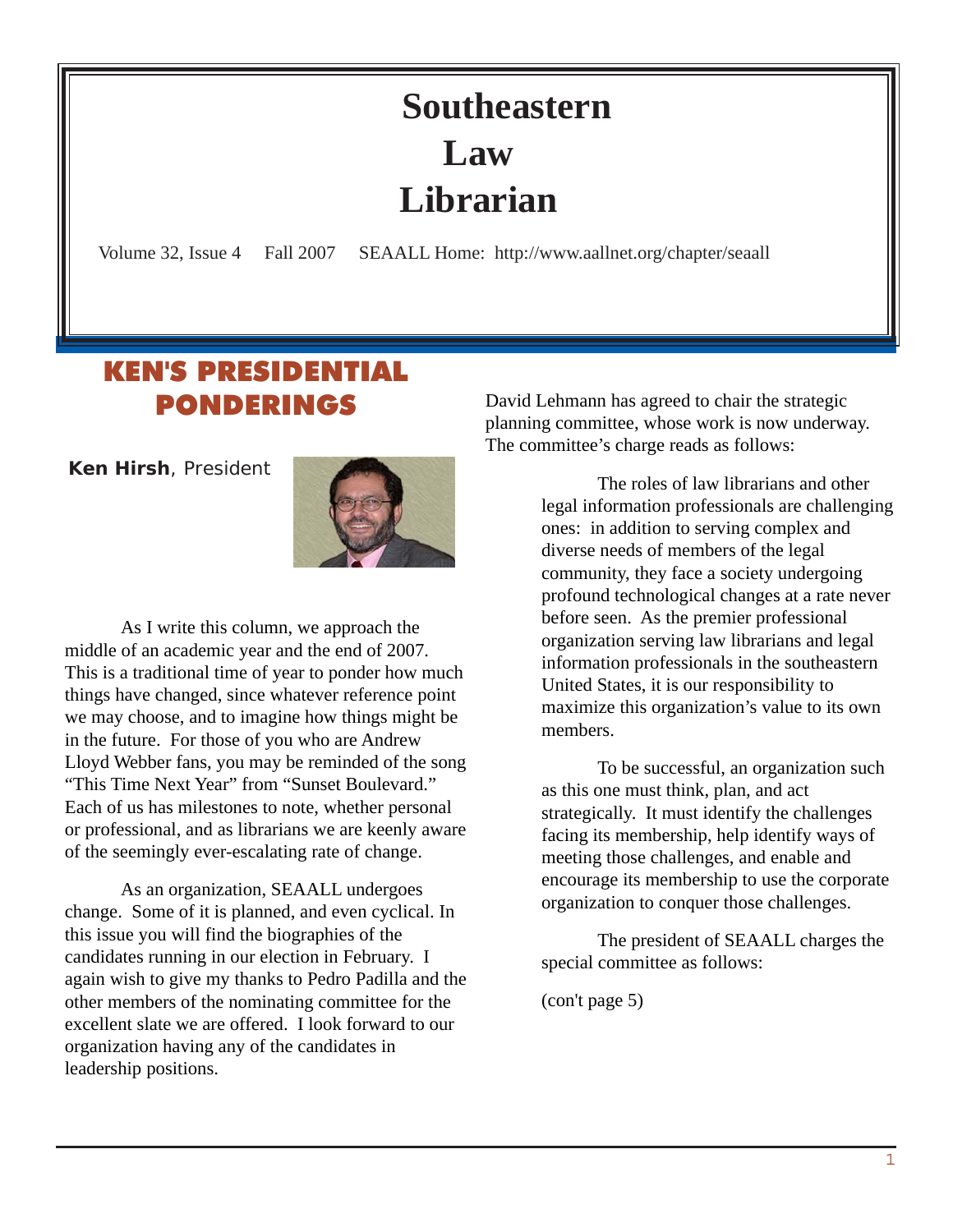

## **SOUTHEASTERN LAW LIBRARIAN**

The Southeastern Law Librarian (ISSN 0272- 7560) is the official publication of the Southeastern Chapter of the American Association of Law Libraries. It is published quarterly and is distributed free to all SEAALL members. Editorial comments or submissions should be sent to:

Lisa Smith-Butler, Assistant Dean & Assistant Professor Nova Southeastern University, Shepard Broad Law Center Law Library & Technology Center 3305 College Ave. Ft. Lauderdale, FL 33314 [\(954\) 262-6211](mailto:melamut@email.unc.edu) [smith-butlerl@nsu.law.nova.edu](mailto:melamut@email.unc.edu)

Submissions may be sent in hardcopy or electronic format. Direct transmission via electronic mail is preferred, but all standard size diskettes are acceptable, if delivered in IBM-based Wordperfect, Word, or plain ASCII format.

Newsletter Deadlines are:

| Winter | January 30, 2007  |
|--------|-------------------|
| Spring | May 15, 2007      |
| Summer | July 31, 2007     |
| Fall   | November 30, 2007 |
|        |                   |

The opinions in the columns are those of the authors and do not necessarily represent those of SEAALL. The Southeastern Law Librarian is not copyrighted; however, permission should be sought from the authors and credit given when quoting or photocopying materials from the publication.

## **CONTENTS**

[Ken's Presidential Ponderings](#page-0-0) SEAALL Officers SEAALL Briefs From the Editor SEAALL Slate of Candidates Candidate Biographies Financial Statement LLSDC/SEAALL 2008 My First Time One Part Supreme Court.... Government Relations Report **Committees** 

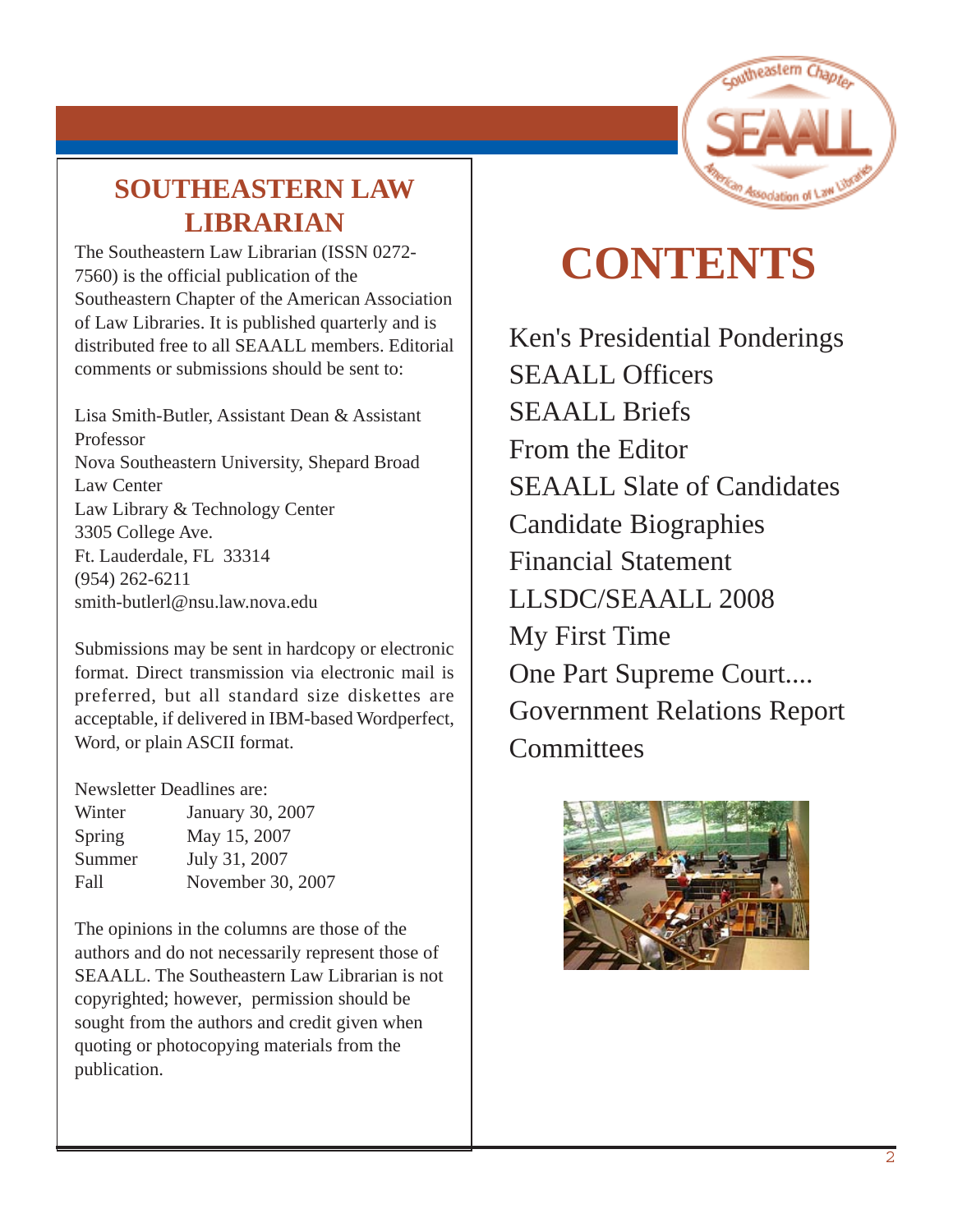## **SEAALL OFFICERS**

#### **PRESIDENT Kenneth J. Hirsh**

Director of Computing Services Duke University School of Law Box 90366 Durham, NC 27708-0366 Telephone: (919) 613-7155 Fax: (919) 613-7231 Email: [ken@law.duke.edu](mailto:ken@law.duke.edu)

#### **VICE-PRESIDENT/PRESIDENT-ELECT Amy Osborne**

Foreign & International Law Specialist University of Kentucky Law Library 620 S. Limestone St. Lexington, KY 40506-0048 Phone: (859) 257-8347 Fax: (859) 323-4906 [Email: amyo@uky.edu](mailto:swambold@richmond.edu)

#### **SECRETARY**

#### **Sally Wambold**

Technical Services Librarian Law School Library University of Richmond Richmond, VA 23173 Telephone: (804) 289-8226 Fax: (804) 287-1845 [Email: swambold@richmond.edu](mailto:swambold@richmond.edu)

#### **TREASURER Paula Tejeda**

Associate Law Librarian, Charleston School of Law 81 Mary St. Charleston, SC 29403 Phone: (843) 329-1000 x312 Fax: (843) 329-0491 [Email: ptejeda@charlestonlaw.org](mailto:bissettj@wlu.edu)

#### **IMMEDIATE PAST PRESIDENT Anne Klinefelter**

Law Library Director and Associate Professor of Law Kathrine R. Everett Law Library University of North Carolina at Chapel Hill Campus Box #3385 Chapel Hill, NC 27599 Telephone: (919) 962-6202 Fax: (919) 962-1193 [E-mail: klinefel@email.unc.edu](mailto:klinefel@email.unc.edu)

#### **MEMBERS-AT-LARGE Grace M. Mills**

Director, Florida A & M University, College of Law Library One North Orange Avenue Orlando, FL 32801 Telephone: (407) 254-3271 Fax: (407) 254-3273 Email: [grace.mills@famu.edu](mailto:grace.mills@famu.edu)

#### **Nancy Adams**

U.S. District Court Library Northern District of Georgia 75 Spring St., SW, Room 2356 Atlanta, GA 30303 Phone: (404) 215-1319 Fax: (404) 215-1320 [Email:](mailto:vsmith@wcsr.com) nancy\_adams@ca11.uscourts.gov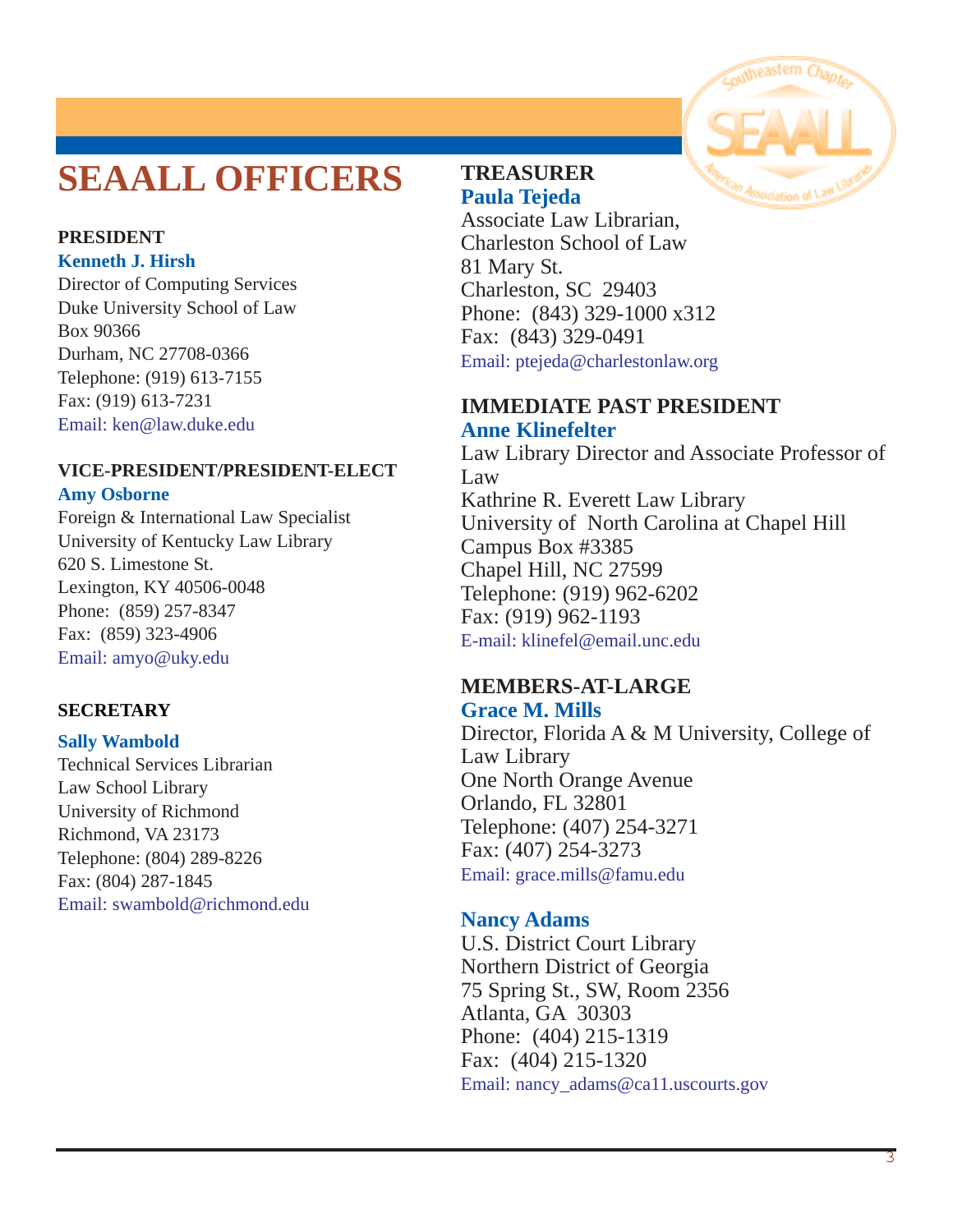## **SEAALL BRIEFS**

#### **compiled by Karin Den Bleyker** [Email: dbleyker@mc.edu](mailto:dbleyker@mc.edu)

#### **ALABAMA**

**Faulkner University Thomas Goode Jones School of Law**

**Timothy P. Chinaris,** Associate Dean for Information my one-person law library won the William B. Spann, of the Florida Bar Out of State Practitioners Division for 2007-08.

#### **DISTRICT OF COLUMBIA**

#### **Georgetown University**

Georgetown Law Library has a number of changes to report. **Barbara Monroe**, former Reference Librarian here, is the new Collection Development Librarian. **Rachael Smith** came in October from Ohio State University Law Library to be our International and Foreign Law Reference Librarian. **Yasmin Morais** began in July as our new Library Resident.

#### **Howard University**

The Howard University Law Library is pleased to announce that Ms. **Kimberly (Kim) Waidelich** has joined the staff as the new Cataloging Librarian. Kim earned her Masters in Library Science from the University of Southern Mississippi and her B.A. from (con't on page 6)Columbia College.

She has worked in libraries for over 25 years. Kim will be responsible for original and copy cataloging. Prior to her arrival at Howard, Kim was the Law Librarian at the Brevard County (Florida) Board of Commissioners.

#### **GEORGIA**

#### **Dougherty County Law Library**

Resources and Professor of Law was elected President Jr. Award for 2007 from the State Bar of Georgia for pro **Laureen Adams** wrote: I wanted to let you know that bono services. Here is the link to the press release: http://www.kilpatrickstockton.com/news/downloads/ LynnFowlerProBono.pdf.

#### **Georgia State University College**

**Nancy P. Johnson**, Law Librarian and Professor of Law at Georgia State University College of Law, and **Ron Wheeler**, Associate Director for Public Services at Georgia State University College of Law Library, have published Georgia Practice Materials: A Selective Annotated Bibliography, in State Practice Materials: Annotated Bibliographies (Frank G. Houdek ed., William S. Hein & Co., 2007).

#### **Nancy P. Johnson** (GSU), **Elizabeth Adelman**

(University of Buffalo), and **Nancy Adams** (U.S. District Court, Northern District of Georgia), have published the book, Georgia Legal Research (Carolina Academic Press, 2007).

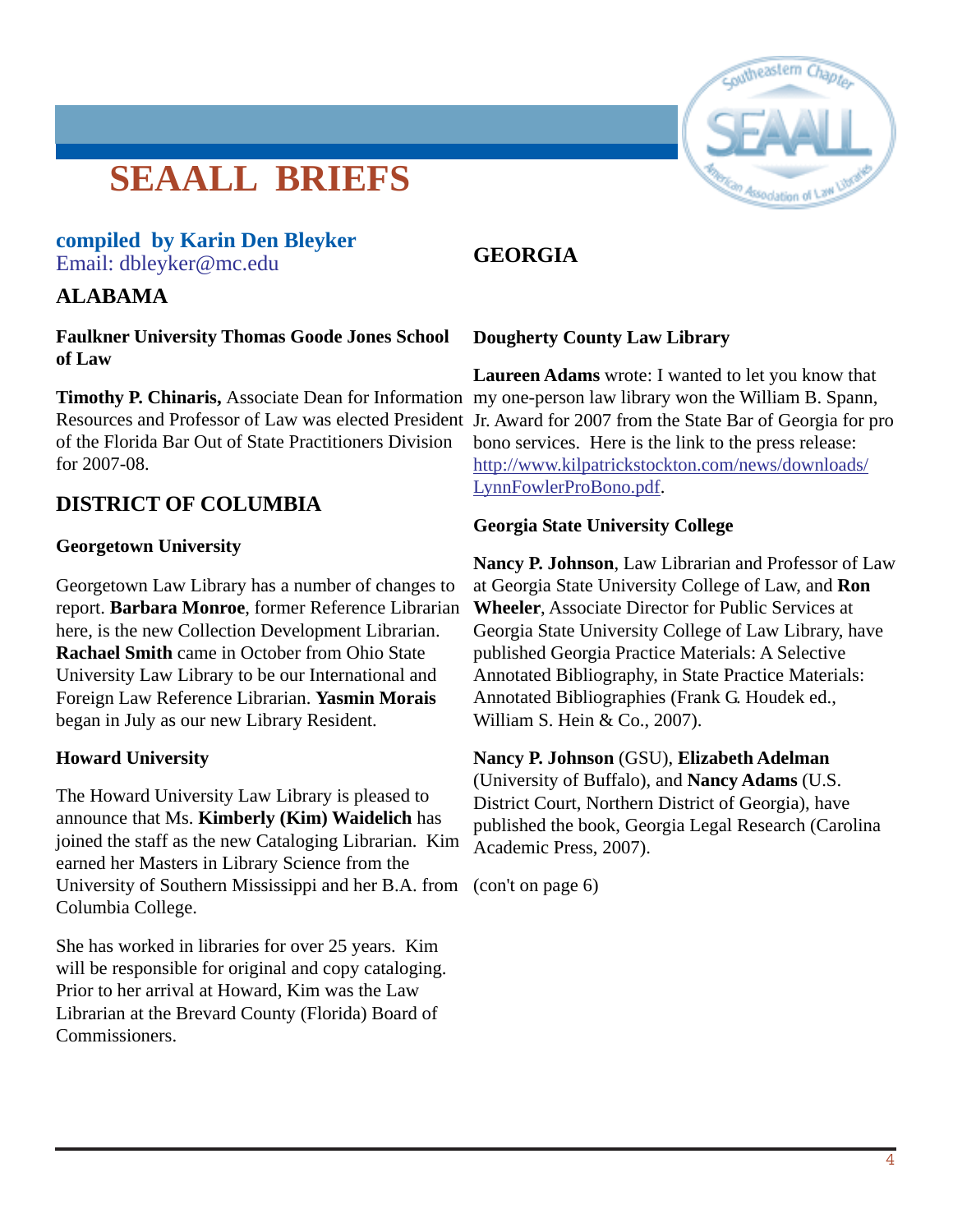

Guide the membership of SEAALL in thinking strategically. Review the information gleaned from surveys, meetings, and your own communications with your fellow members to identify needs which this organization can address. Having done so, lay out a three-year plan of action that will set out the strategies, goals, and objectives of this organization. Deliver a report, including a recommended strategic plan, by the chapter meeting to be held at the annual meeting of the American Association of Law Libraries in Portland, Oregon in July, 2008.

I hope you will agree with me that the charge is both challenging and promising. Please encourage the committee and offer your assistance if requested.

Finally, another sign of change is growth. More than a year ago, law librarians in the Maryland Law Library Association expressed the wish to become eligible for membership in SEAALL. It will be mutually beneficial for those librarians and for our organization to expand in this way. I encourage you to support the change this will require in our articles of incorporation. I expect we will have the opportunity to vote on that change in the February election.

Best wishes to you and your families for a great holiday season. Ken





### **FROM THE EDITOR**

As always, I'm looking for articles, photos, suggestions, and feedbck. Many thanks to all of you who have contriubted. Let us know what you'd like for the upcoming year. Join! Submit articles and photos. Share interesting projects and ideas from your library and your librarians. This is our newsletter so help make it count.

Send your submission or comments to smith-butlerl@nsu.law.nova.edu .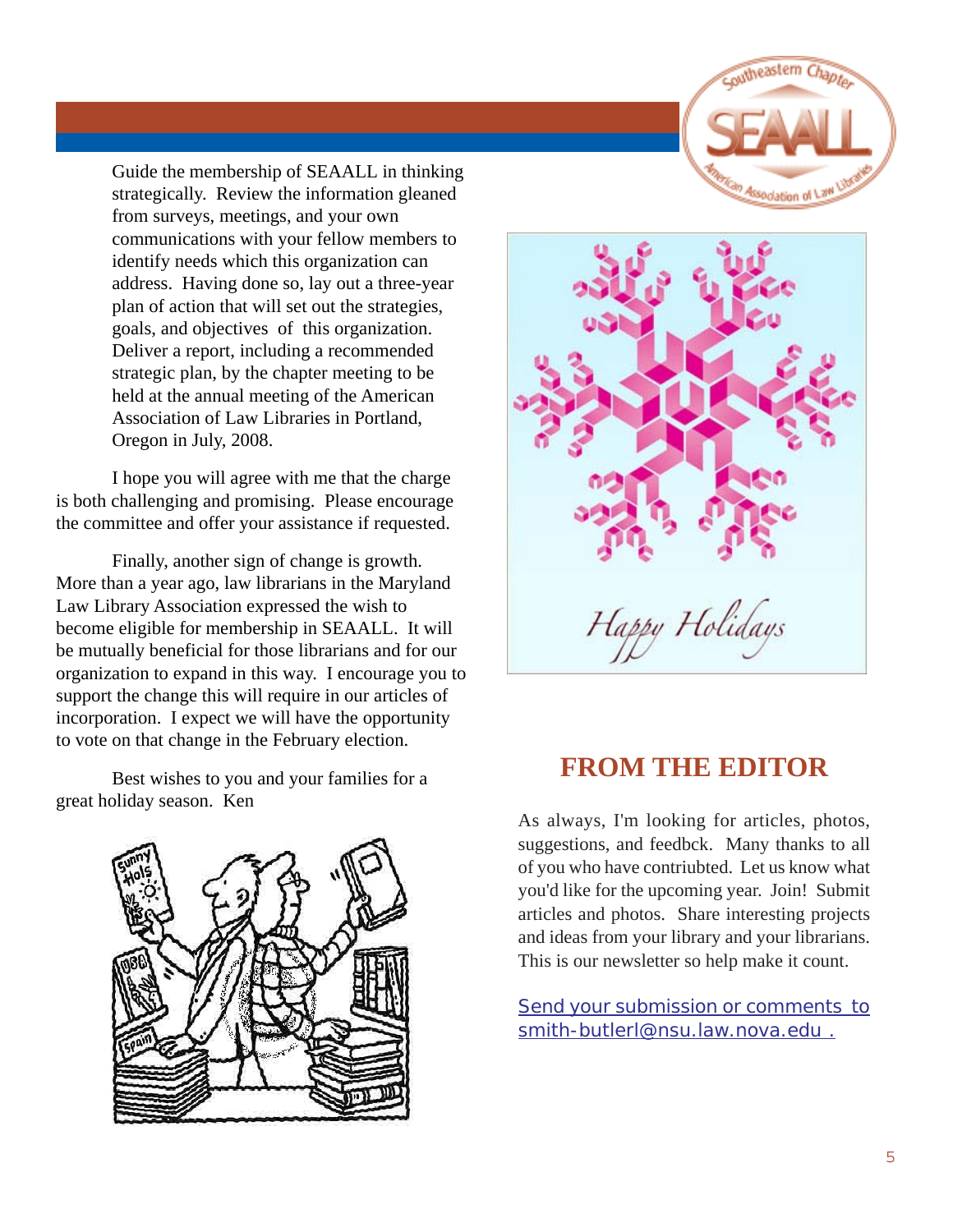#### **University of Georgia**

Acquisitions Librarian **Wendy Moore** presented a program during the annual meeting of the Georgia Council of Media Organizations in October. The program was aimed at helping information professionals in non-legal settings answer law-related reference questions with skill and confidence. In addition to providing search tips and recommended internet resources, Ms. Moore cautioned the attendees against giving legal advice and practicing law without a license.

**Suzanne Graham** is the new Cataloging Services Librarian at the Alexander Campbell King Law Library. Suzanne most recently was the Monographs Original Cataloger at UGA's Main Library; after conducting a national search to fill this position, we ended up finding the perfect candidate in our own backyard! Prior to coming to UGA, Suzanne also held positions at the University of Southern Mississippi Library and the University of Alabama special collections library. In addition to her Masters in Library Science, Suzanne also has a M.A. in History and a B.A. in History and Russian Language & Literature from the University of Alabama.

**Carol Watson**, Associate Director for Information Technology, is serving a two-year term as vice-chair of UGA's Information Technology Management Forum, which provides the university with expertise on IT management and leadership issues.

### **FLORIDA**

#### **Florida Coastal School of Law**

Florida Coastal School of Law's roving Reference Librarian is soon to return. **Joey Hernandez** has been serving our country in Afghanistan for the last year. We are ecstatic that she will soon be coming home sometime in January 2008. Thank you to Joey and her fellow soldiers who do their best for us.

#### **Nova Southeastern University**

**Robert Hudson** is serving as President and **Meg Kribble** is serving as Secretary for the **South Florida Association of Law Libraries** (SFALL) this year.

**Meg Kribbl**e recently published an article about Second Life in *Spectrum.*

**Lisa Smith-Butler**, presented a paper, *Workplace Privacy: We'll Be Watching You,* at the Junior Faculty Forum at Stetson University School of Law.

#### **KENTUCKY**

#### **University of Kentucky**

The University of Kentucky is pleased to announce that **Michelle Cosbyn** has joined the College of Law Library staff as a Reference Librarian.

Michelle is a graduate of Butler University and Indiana University Bloomington and most recently worked at the University of Miami.

#### **LOUISIANA**

In September, **Georgia Chadwick** was appointed director of the Law Library of Louisiana replacing Carol Billings who served as director for almost 30 years. Georgia had served in several positions at the library, most recently as associate director. Previously she has worked for law firms in Washington, D.C., New Orleans, Houston and Dallas. She also worked at Southern Methodist University law school library, at the Tarlton Law Library at the University of Texas, Austin. Georgia is a graduate of Newcomb College of Tulane University and of the library school at the University of Denver.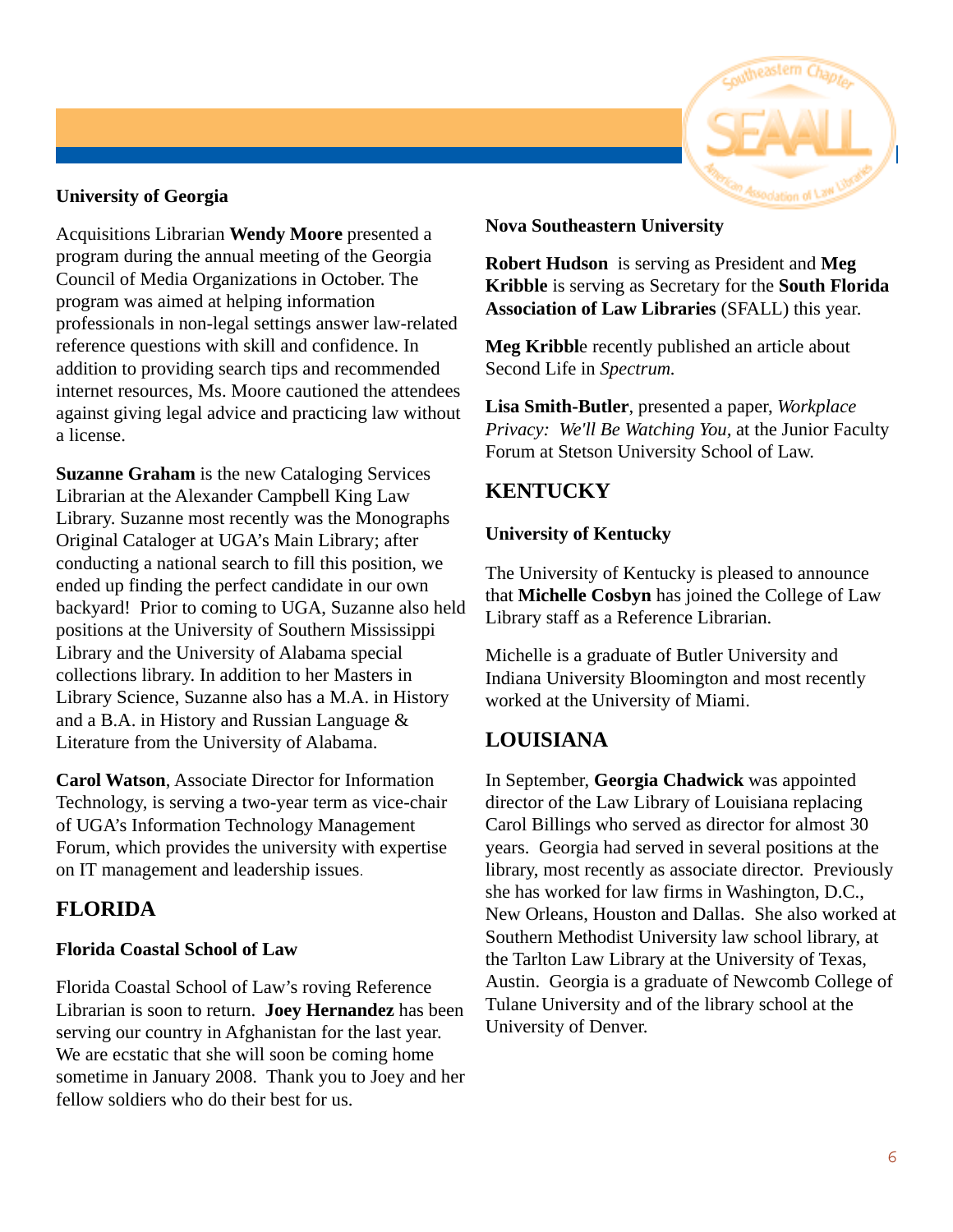

#### **NORTH CAROLINA**

#### **University of North Carolina**

UNC Law Library is pleased to announce the appointment of **Donna Nixon** to the position of Assistant Director for Public Services where she will supervise services to patrons, including access services, interlibrary loan services and the activities and services of the reference librarians. Additionally, she will participate in library management through the library's management team. Donna earned her J.D. from Stanford University and her M.L.S. from UNC's School of Information and Library Studies. Donna comes home to UNC from the Duke Law Library where she has served as Head of Reference since 2004. Prior to her appointment at Duke, Donna worked at UNC Law first as a graduate assistant from 2001-02 and then as a Reference Librarian for several years.

#### **Wake Forest**

As of November 1, we have a new Reference Librarian here at Wake Forest. His name is **Jason Sowards,** and he comes from Coastal School of Law's library in Jacksonville, Florida where he was also a reference librarian.



#### **SEAALL Slate of Candidates**

#### **For Vice-President/President Elect**

#### **Charlene Cain**

Head of Access Services Louisiana State University Paul M. Hebert Law Center Library 1 E. Campus Dr.

Baton Rouge, LA

#### **Maureen Eggert**

Associate Director for Research and Instructional **Services** 

Professional Center Library

Wake Forest University

Worrell Professional Center

1834 Wake Forest Road

Winston-Salem, NC

#### **For Secretary**

#### **Rebekah Maxwell**

Associate Director for Library Operations University of South Carolina Coleman Karesh Law Library USC Law Center 701 Main Street Columbia, SC

#### **Helen Mellett Walker**

Assistant Librarian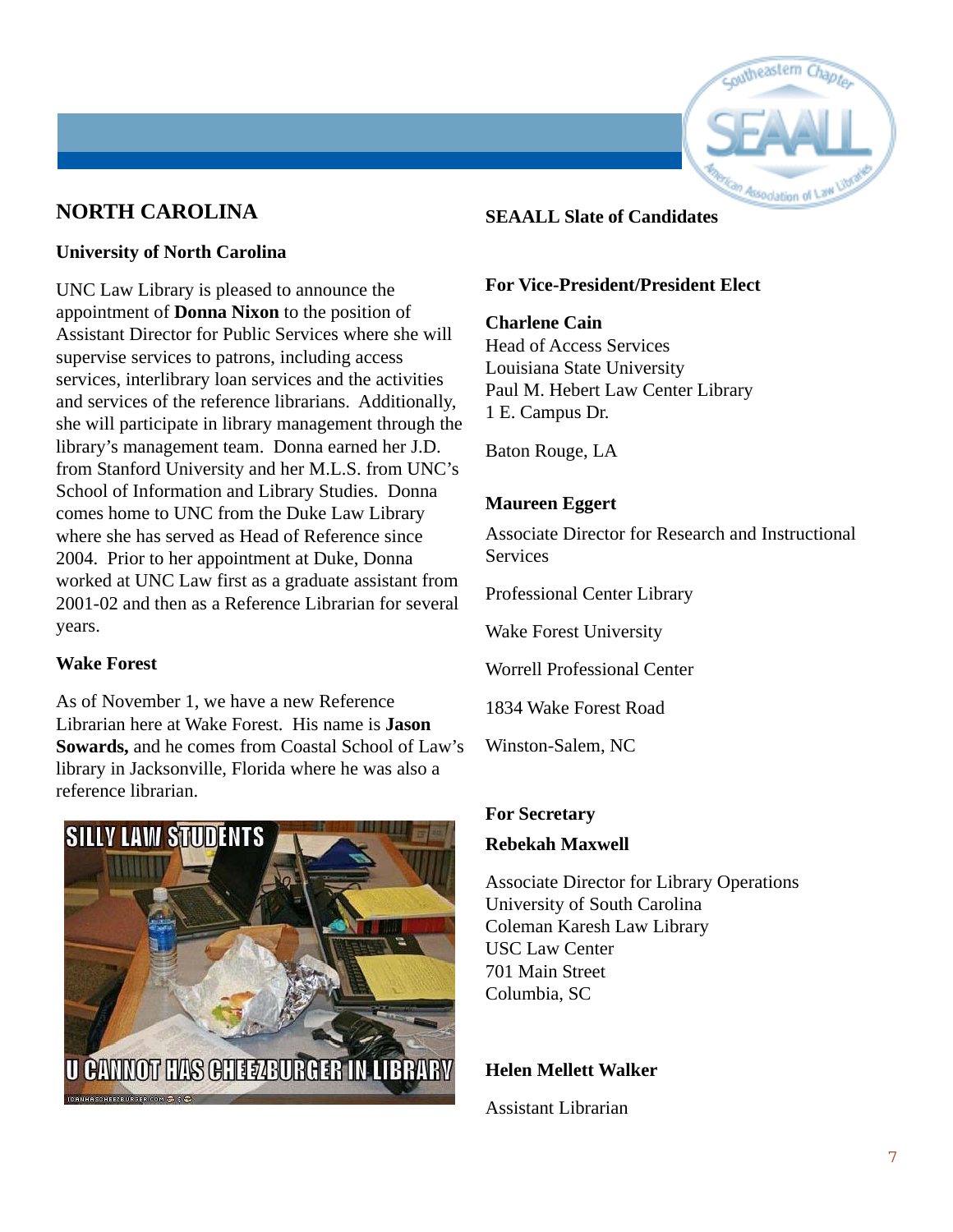Bradley Arant Rose & White LLP

 $18195$ <sup>th</sup> Ave. N.

Birmingham, AL

#### **For Member at Large Linda M. Sobey**

Acting Assistant Librarian for Technical Services

Florida A&M University

College of Law Library

201 Beggs Ave.

Orlando, FL

#### **Timothy P. Chinaris**

Associate Dean for Information Resources Jones School of Law Library Faulkner University 5345 Atlanta Highway Montgomery, AL



## **Biographies of Candidates**

coutheastern Chapte

Association of \

**Charlene C. Cain**

**Current Position:** Head of Access Services, Law Library, Paul M. Hebert Law Center, Louisiana State University

**Education:** MLIS, Louisiana State University, 1986; MA (History), Louisiana State University (1980); BA, Nicholls State University, 1977.

#### **Professional Membership and Service:**

American Association of Law Libraries

Co-Chair, Annual Meeting Local Advisory Committee, 2006-2007

Member, Awards Committee, 2004-2006

Member, Funding Advocacy Initiatives Special Committee, 2003-2004

Chair, Government Relations Committee, 2002-2003

Member, Government Relations Committee, 2000- 2002

State Coordinator on UCITA for Louisiana, 2000

Member, Council of SIS Chairs, 1998-1999

Chair, Government Documents SIS, 1998-1999

Member, Academic Law Libraries SIS, Government Documents SIS,

Legal Information Services to the Public SIS, Online Bibliographic SIS, Research Instruction & Patron Services SIS, Social Responsibilities SIS

SEAALL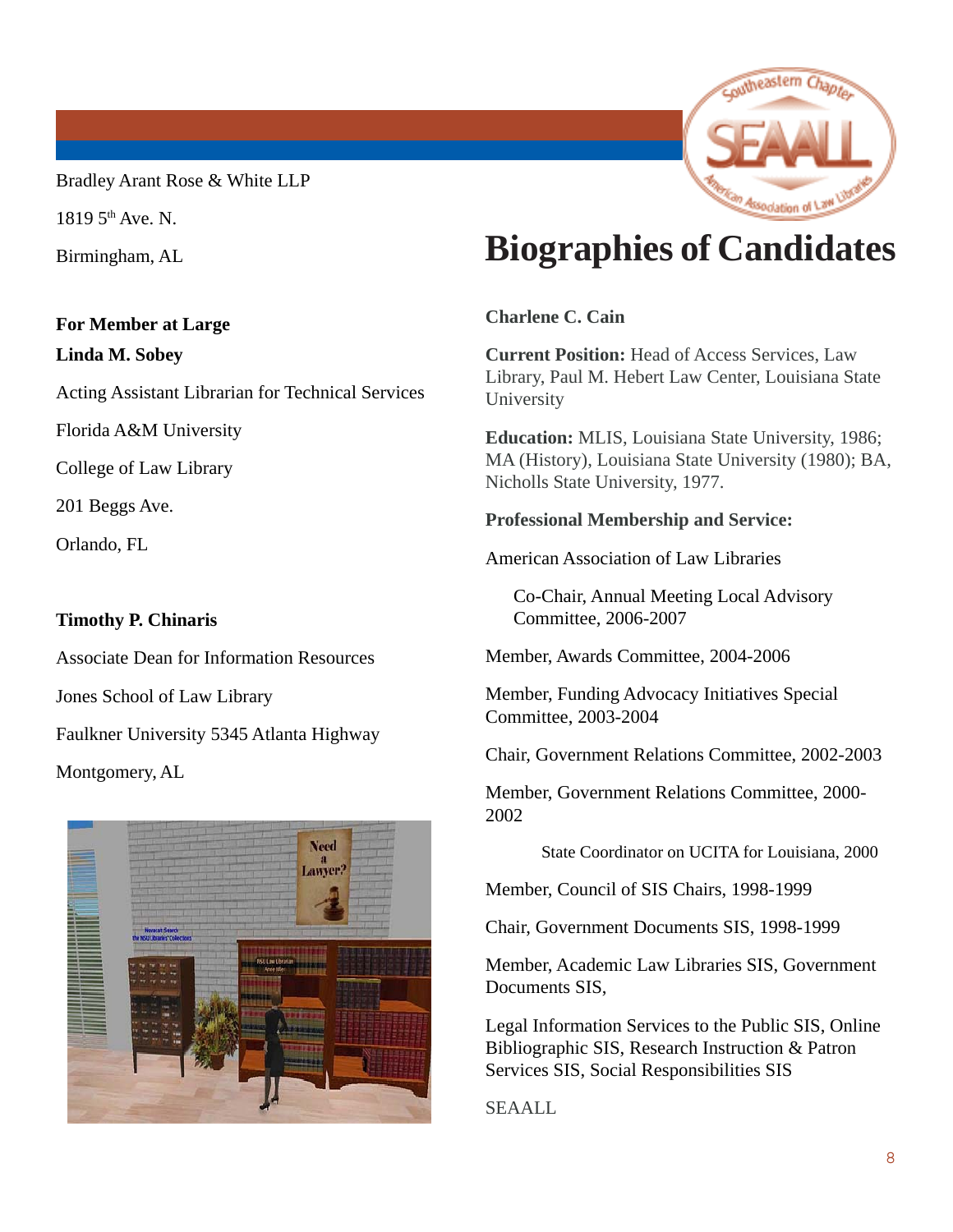

Member, Local Arrangements Committee, 2006- 2007

Member, Government Relations Committee, 2001

Recipient, Lucile Elliot Scholarship, 1992

New Orleans Association of Law Libraries, member, 1990-

Depository Library Council to the Public Printer, Member, 2000-2003

Louisiana Library Association President, 2003/2004

> Chair, Intellectual Freedom Committee, 2001-2002, 1999-2000, 1998-1999 and 1994-1996

Chair, Academic Section, 1992-1993

Chair, Government Documents Roundtable, 1990- 1991

Instructor, Sources of Government Information, School of Library and Information Science, Louisiana State University, Fall 2001, Fall 2004, Fall 2006, Spring 2008

#### **Presentations:**

 "USA PATRIOT Act, an Update, LaSSAL, Louisiana Library Association, September 2007

"Protecting the Right to Read," presented for School Library Media Services Librarians classes, Dr. Ann Nauman, Southeastern Louisiana University, June 2005; June 2006

 "Legal Reference Workshop," Public Library Section, Louisiana Library Association, September 2004; November 2004

(Co-Presenter, with Cathy Hartman and Margaret Lane), "Depository Library Council: War Stories from Three Decades, Louisiana Library Association annual conference, March 2004

 "Privacy Primer for Library Staff," Louisiana Library Association annual conference, March 2004

 "CIPA, COPPA, and the USA PATRIOT Act: Background and Status," Libraries Southwest Administrators' Conference, February 2004

(Co-Presenter, with Marie Erickson), "The USA PATRIOT Act and Its Implications for Libraries," State Library of Louisiana Spring Administrators' Conference, May 2003

 "Permanent Public Access of State Government Information," Southeastern Association of Law Libraries annual conference, Lexington, KY April 2003

 $(Co-Presenter, with Marie Erickson)$ , "Finding the Law," a workshop on legal research for the layman, at the invitation of the State Library of Louisiana, October 2002

SEAALL State Legislative Update," Southeastern Association of Law Libraries annual conference, Fort Lauderdale, FL, April 2002

Protecting the Right to Read," Workshop for Vernon Parish Librarians, November 2001

History of the Intellectual Freedom Movement in the United States," in "Pornography on the Internet: A New Reality," American Association of Law Libraries annual conference, Minneapolis, MN, July 2001

Panelist "Separate But Unequal No More: Integrating Federal Documents Collections," American Association of Law Libraries annual conference, Minneapolis, MN, July 2001

Researching the Law," Louisiana Library Association annual conference, March 2001

Resources for Study of the Louisiana Civil Law," American Association of Law Libraries annual conference, Philadelphia, PA, July 2000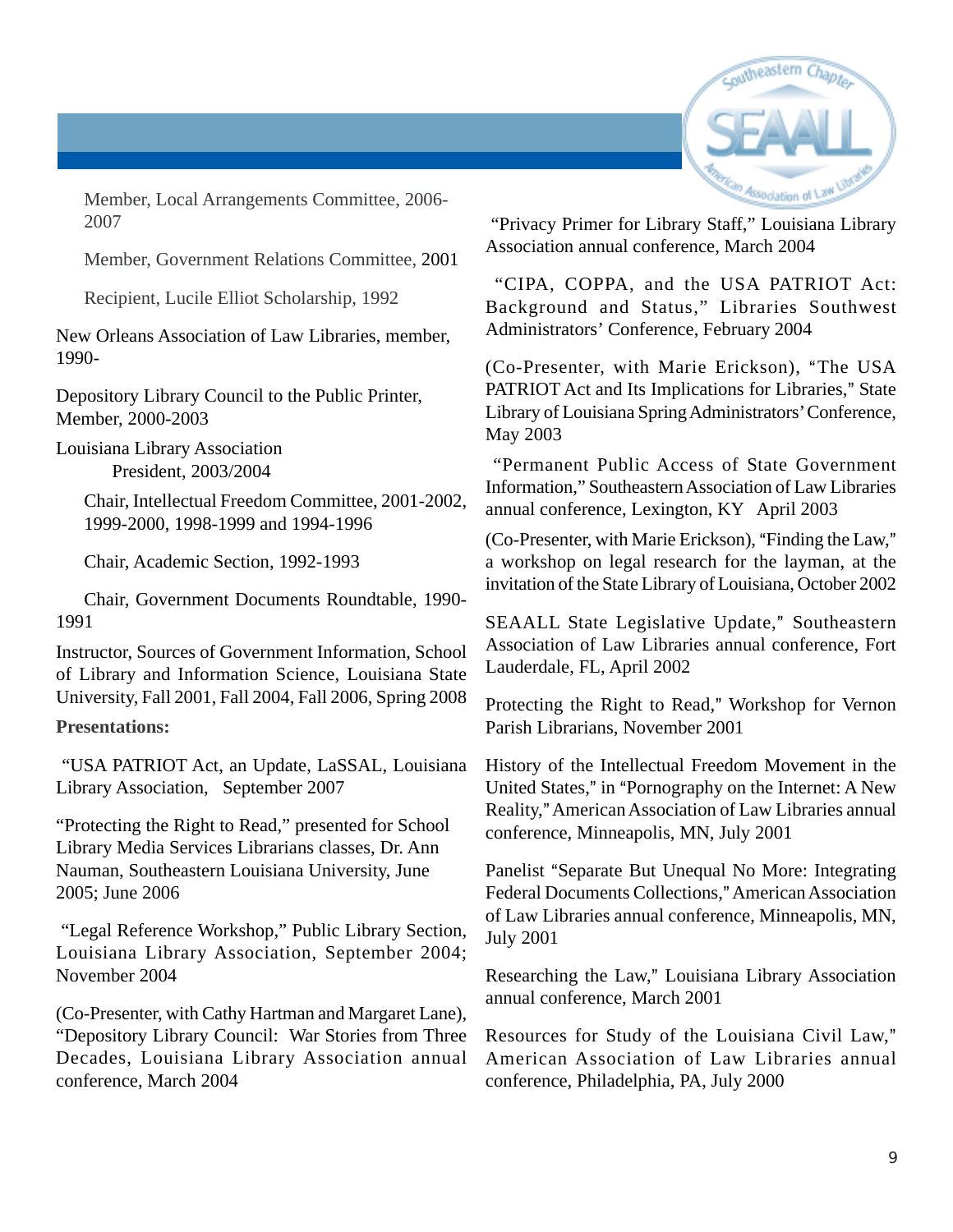

Louisiana Regulatory Materials and All That Jazz," for the New Orleans Association of Law Libraries, November 1999

Presenter, "Louisiana Regulatory Materials and All That Jazz," for the Louisiana House of Representatives Research Staff, September, 1999

 $(Co-Presenter, with Beth Bingham), "New Advocacy"$ Training Program," Louisiana Library Association annual conference , March 1999

The Not QUITE Ready for Censorship Players Present: The Challenge of Challenges," Louisiana Library Association annual conference, March 1999

The Case of the Poisoned Apple in the Ivory Tower: Intellectual Freedom and the Academic Librarian." Association of College and Research Libraries, Louisiana Chapter, February 1999

Following the Federal Regulatory Process" for the Louisiana House of Representatives Research Staff, October 1998

(Co-presenter, with Fran Buckley and Paul Arrigo), "My Dinner with GPO," American Association of Law Libraries annual conference, Anaheim, CA, July 1998

Panelist, "Louisiana Coalition Against Censorship (LACAC): Its Formation and Goals," Louisiana Library Association annual conference, March 1998

Panelist, "Library Equity, Decency, and Access to Information for All," Louisiana Library Association annual conference, March 1998

Panelist, "Freedom to Learn: The Importance of Free Expression in Education," forum co-sponsored by the Louisiana Affiliate of the ACLU, the American Association of University Women, the Louisiana Library Association, et al, Baton Rouge, LA, October 1997

"Legal Reference and Collection Development" a threehour workshop presented to the staff of Watson Memorial Library, Northwestern State University, September 1996

Freedom to Read Forum sponsored by the Louisiana Affiliate of the ACLU, Mandeville, LA, April 1996

Coordinator and presenter, "Law and Policy Issues in Intellectual Freedom," a regional leadership development institute, Little Rock, AR, November 1995

"Legal Reference and Collection Development" a threehour workshop presented to Bayoulands Library System members, October 1995

"Intellectual Freedom Concepts," a three hour workshop presented to the Libraries Southwest consortium, September 1995

The Basics of Intellectual Freedom", July 27, 1995

"Intellectual Freedom Concepts," a three hour workshop, May 13, 1995

"Fear and Loathing on the Information Super Highway", April 10, 1995

#### **Publications:**

Editor, Louisiana Library Association, Intellectual Freedom Manual, rev. ed., 2005.

Author, "Permanent Public Access to State Electronic Government Information Project: an Overview of the Report," 66 *Louisiana Libraries* 16 (Winter 2004).

Louisiana State Author and Southeastern Regional Editor, *Permanent Public Access of State Government Information: A State-by-State Compilation and Resource Guide*. A project of the American Association of Law Libraries Government Relations Committee and the Washington Affairs Office funded by a grant from Aspen Publishing Company, 2003. Co-author, Louisiana Library Association *Intellectual Freedom Manual*, rev. ed., 2000.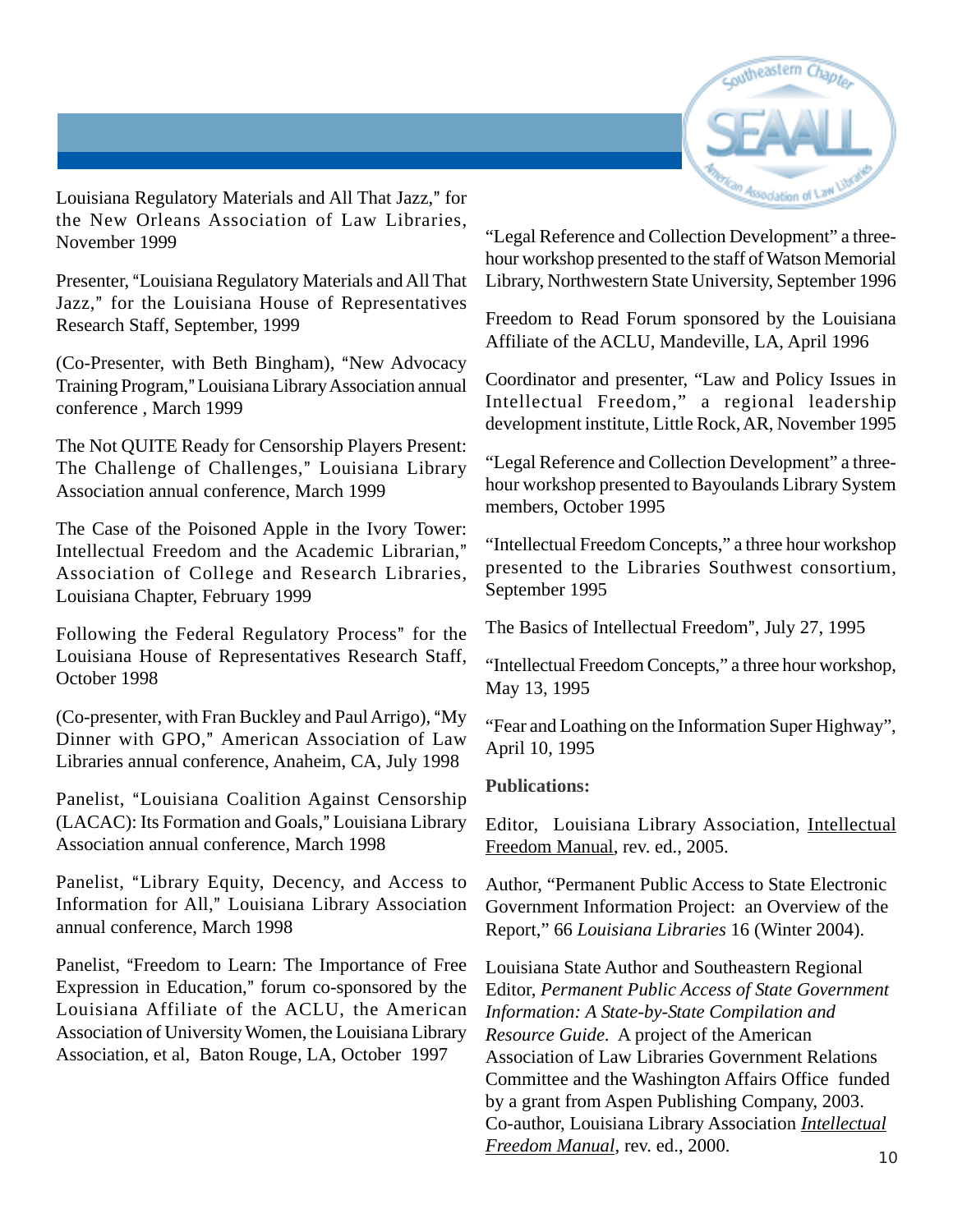

Co-author (with Madeline Hebert), AALL Government Documents Special Interest Section, State Bibliography-Louisiana, 2001 revision.

With Larry Schankman, Mansfield University, PA. Online Government Documents Tutorial, a joint project of the Government Documents Special Interest Section of the American Association of Law Librarians (AALL) and the American Library Association's Government Documents Roundtable (GODORT). Located at http://www.aallnet.org/sis/gd/ tutorial/

"The Case of the Poisoned Apple in the Ivory Tower: Intellectual Freedom and the Academic Librarian," 62 *Louisiana Libraries* 11 (Winter 2000).

"Librarians as Censors," 58 LLA *Bulletin* 126 (Winter 1996).

Co-author (with Myrtle Smith Bolner), LLA *Intellectual Freedom Manual*, 1994.

#### **Awards:**

AALL Presidential Certificate of Merit, Presented to the AALL Government Relations Committee , 2002-2003, Charlene Cain, Chair, for producing The *Permanent Public Access Of Sate Government Information: A State-By-State Compilations And Resource Guide*, that Furthers the Association's Strategic Plan and Promotes Access to Government Information, Presented at the 96th Annual Meeting, Seattle, WA, July 2003

Anthony H. Benoit Mid-Career Award, Louisiana Library Association, 2002

Margaret T. Lane Award, Louisiana Library Association GODORT, 2001

Alex P. Allain Intellectual Freedom Award, Louisiana Library Association, 2001

American Library Association/Freedom to Read Foundation, Intellectual Freedom Roll of Honor, 1999

#### **Maureen A. Eggert**

**Current Position:** Associate Director for Research and Instruction,

Wake Forest University School of Law Professional Center Library

#### **Education:**

M.L.I.S., University of Southern Mississippi, Hattiesburg (1996)

J.D., Florida State University, Tallahassee (1992)

B.A. (Liberal Studies) *summa cum laude*, University of Central Florida, Orlando (1988)

#### **Professional Association Memberships and Service**

American Association of Law Libraries, 1993 -

- Economic Status of Law Librarians Committee 2006-2008
- Publishing Initiatives Caucus 2005 -
- Gen X/Gen Y Caucus 2006 -
- Mentoring & Retention Committee 1997-1999
- Recipient, Matthew-Bender grant 1997

Academic Law Libraries SIS 1994 -

• Continuing Status/Tenure Committee 2003- 2005

Research Instruction and Patron Services SIS 1996 -

Southeastern Chapter of the American Association of Law Libraries 1994 -

- Program Committee 2007-2009
- Community Service Committee 2007-2009
- Government Relations 2005-2007, Chair 2006/ 2007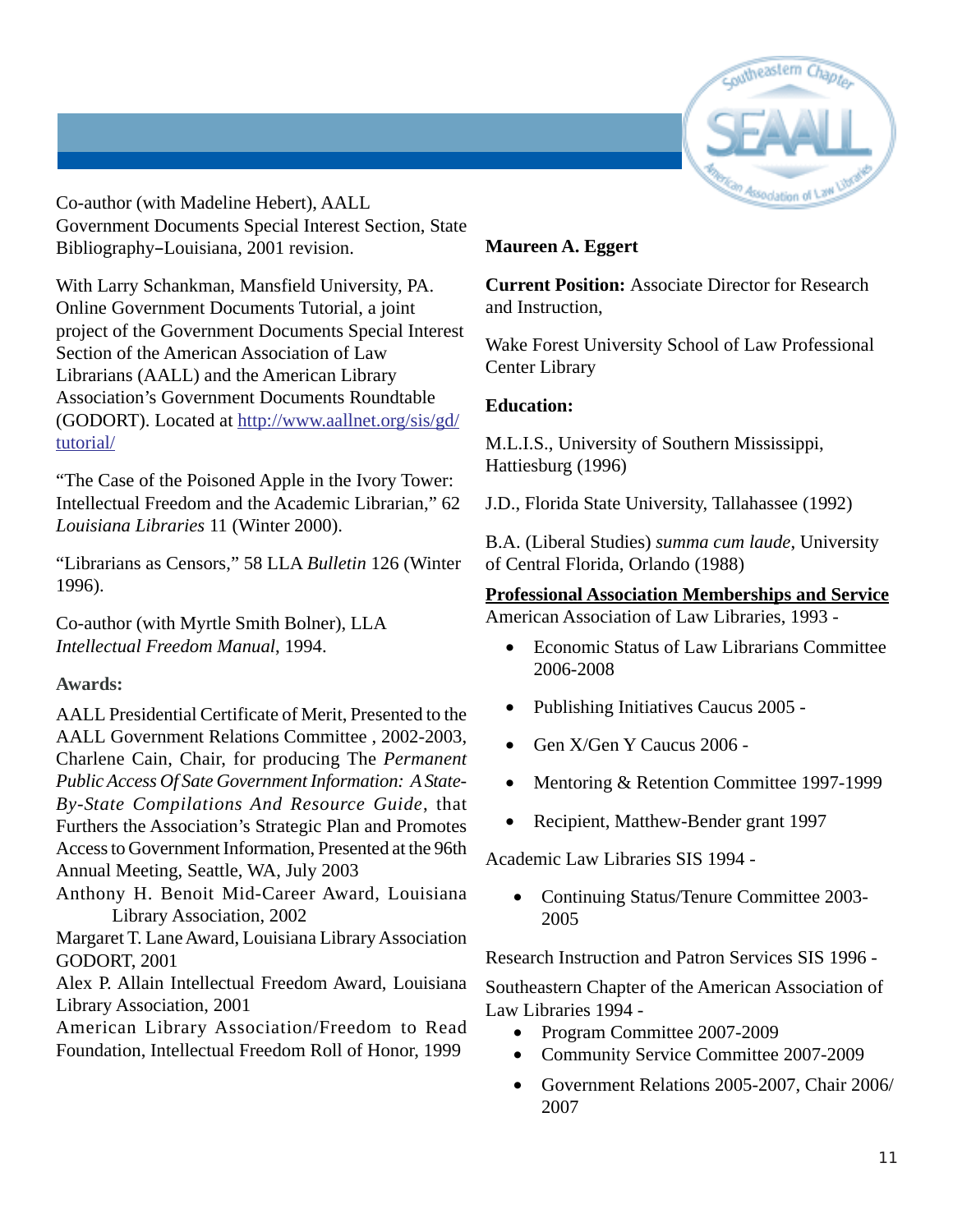

- Secretary 2002-2004
- Scholarship Committee 2000-2002; Chair 2001/2002
- Placement Committee 1997-1999; Chair 1998/ 1999
- Recipient, Lucile Elliot Scholarship 1996

Jackson (MS) Area Law Librarians 1994-1997

Central Mississippi Library Council 1994 -1997

• President 1996/1997; Vice-President 1995/ 1996

American Bar Association 2004 -

North Carolina Bar Association 1999 -

- Education Law Practice Section 2005
	- o Co-chair of CLE program committee 2006
- General Curriculum committee 2006-2007

Florida Bar Association 1992 -

• *Out of State section 2007 -*

Member, advisory panel for revising the Mississippi Code Index 1996-1997

Member, Paralegal Curriculum Advisory Committee, Daytona Beach Community College 1993-1994

#### **Presentations:**

(upcoming) "Avoiding Ethical Dilemmas and Malpractice in North Carolina," NBI/West LegalEd Center (Dec. 2007).

 "Federal & North Carolina Legal Resources On The Internet" (with Sally Irvin),

North Carolina Library Association Biennial Conference (Hickory, NC, October 2007).

"Internet Research Tools Without the Expense," NC Bar General Practice Section Annual Meeting (Carey, NC, April 2007).

"Small Office Management for the Legal Professional," National Business Institute (NBI), (Greensboro, December 2006).

Coordinator/Speaker, "Up and Down the Career Ladder: Finding the Right Rung for You," AALL Annual Meeting (St. Louis, July 2006).

Coordinator/Moderator, "Managing for Cultural Diversity," AALL Annual Meeting (San Antonio, July 2005).

Coordinator/Moderator, "Publishing Outside the Law Library Box: Opportunities Beyond Law Library Publications," AALL Annual Meeting (San Antonio, July 2005).

"Find It Free and Fast on the Net: Advanced Internet Strategies for the North Carolina Legal Professional," NBI, (Greensboro, April 2005).

"Effective Legal Writing for the Paralegal in North Carolina," NBI (Raleigh, February 2005).

Panel member, "Ask the Experts," AALL Annual Meeting/CONNELL (Seattle, July 2003).

"Basics of Legal Assisting in North Carolina," NBI (Charlotte, 2003).

Moderator/Speaker, "Legal Research for Xters and Nexters: Redesigning a Program," SEAALL Annual Meeting (Fort Lauderdale, 2002).

Moderator/Speaker "Legal research for Xters and Nexters: Redesigning a Program," AALL Annual Meeting (Minneapolis, 2001).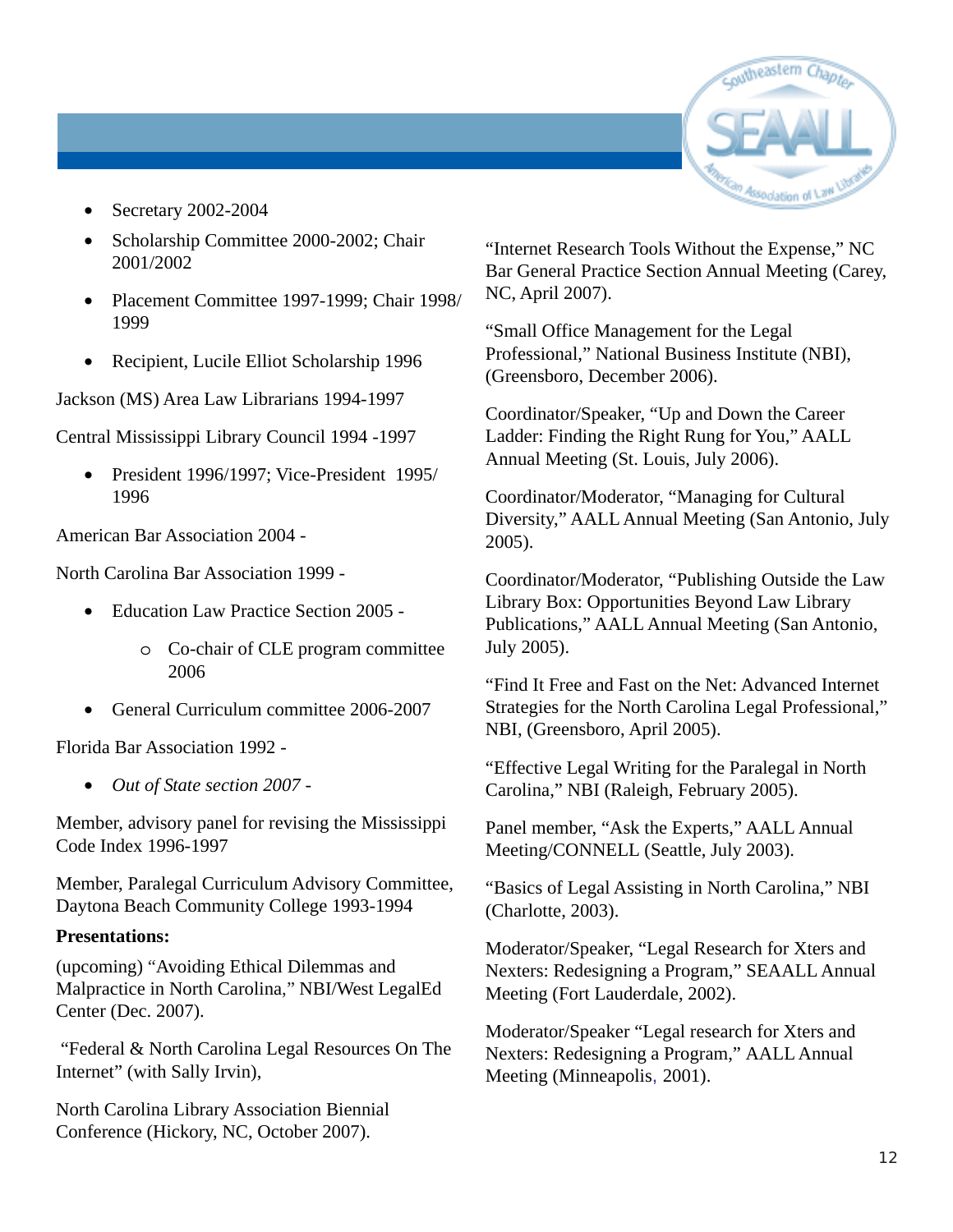

"Internet Strategies for the Paralegal in North Carolina," NBI (Raleigh & Greensboro, 2001).

Workshop on Internet Legal Research, Volusia County Law Library (Daytona Beach, 1999).

"Internet Strategies for the Paralegal in North Carolina," NBI/IPE (Greensboro, 1998).

#### **Publications:**

"*Writing a Winner: How to Put Together a Successful AALL Annual Meeting Program Proposal*," AALL Spectrum (February 2007).

Book Review, *Legal Information Alert* (November 2005) (reviewing The ABA Legal Guide for Women,  $(2004)$ ).

Product Review, *Legal Information Alert* (April 2003) (reviewing LexisNexis Florida Annotated Statutes (online version 2003)).

Program materials for "The Law of the Internet in North Carolina," NBI (2001).



#### **Rebekah K. Maxwell**

Associate Director for Library Operations

Coleman Karesh Law Library

University of South Carolina School of Law

Columbia, SC 29209

803/777-1725

#### **Education:**

05/94 – 05/95 M.L.I.S., University of South Carolina, Columbia, SC

- 08/91 04/94 J.D., Walter F. George School of Law, Mercer University, Macon, GA
- 09/77 05/81 B.A., Georgia College, Milledgeville, **GA**

#### **Employment:**

- 07/04 Present Associate Director for Library Operations; Coleman Karesh Law Library, University of South Carolina School of Law; 701 Main Street, Columbia, SC
- 11/97 07/04 Reference Librarian and Instructor in Legal Research; Coleman Karesh Law Library, University of South Carolina School of Law; 701 Main Street, Columbia, SC

05/97 – 11/97 Research Specialist; Nelson, Mullins, Riley &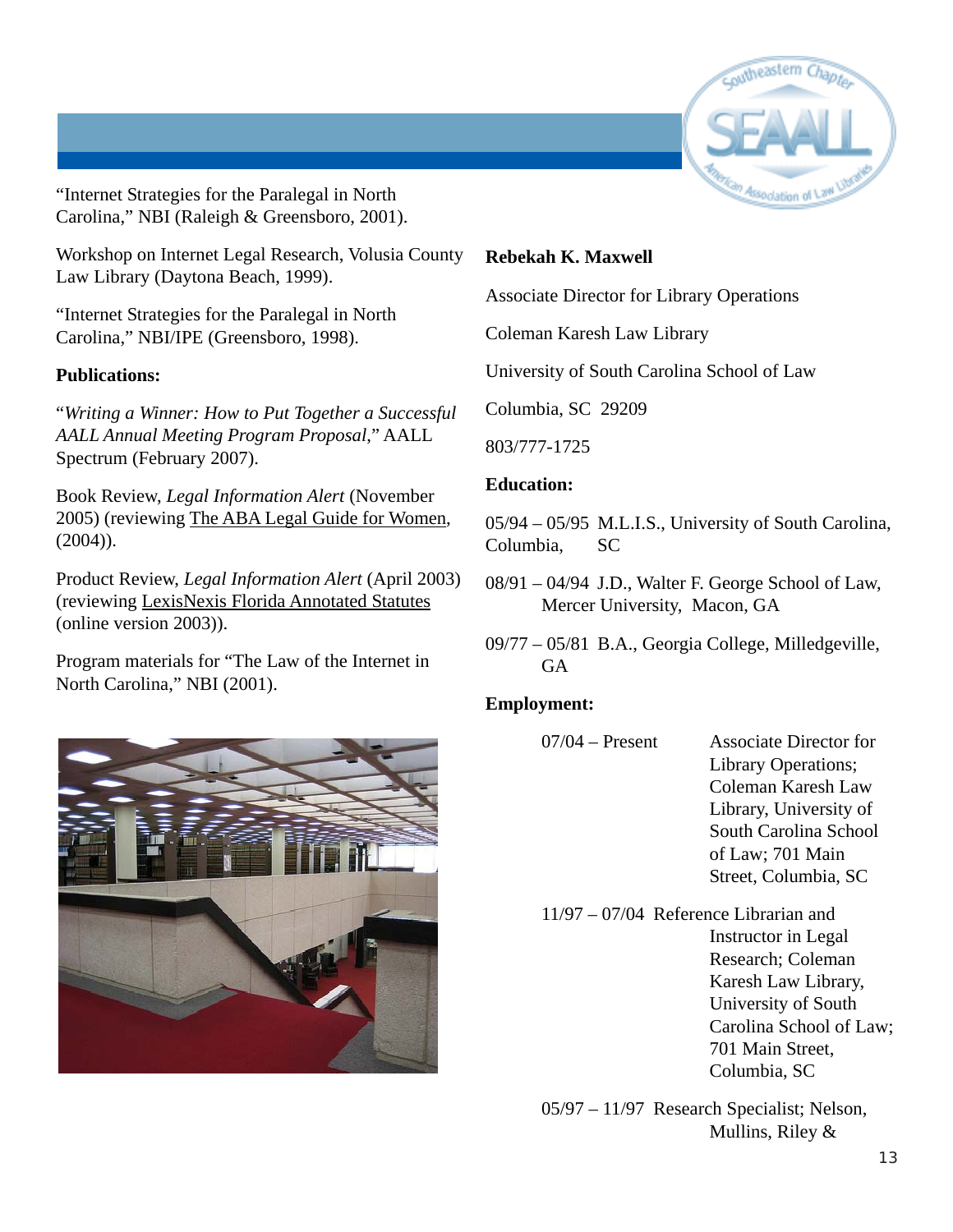

Scarborough, LLP; 1330 Lady Street, Columbia, SC

- 05/97 11/97 Columbia Librarian; Sinkler & Boyd, PA; 1426 Main Street, Columbia, SC
- 04/94 05/95 Graduate Assistant, Reference Department; Coleman Karesh Law Library, University of South Carolina; 701 Main Street, Columbia, SC
- 05/92 04/94 Student Assistant; Furman Smith Law Library, Walter F. George School of Law, Mercer University; 1021 Georgia Avenue, Macon, **GA**
- 05/82 07/91 Administrative support; Mercer University School of Medicine; 1550 College Street, Macon, GA
- 01/77 02/82 Mill worker; J.P. Stevens Textiles; Highway 441, Milledgeville, GA

#### **Memberships:**

State Bar of Georgia (Inactive)

American Association of Law Libraries

2002–Present Mentor, Mentor Program

Spring, 2002 Served on ad hoc committee to revise "AALL Sourcebook for Law Library Governing Boards and Committees"

Information Advocacy Group for legislative outreach on information issues

Southeastern Chapter, American Association of Law Libraries

|                                              | 2007-2008                               | Member, Membership<br>Committee |  |
|----------------------------------------------|-----------------------------------------|---------------------------------|--|
|                                              | 2006-2007<br>Committee                  | Chair, Membership               |  |
|                                              | 2005-2006<br>Committee                  | Member, Membership              |  |
|                                              | 2004-2005<br><b>Relations Committee</b> | Chair, Government               |  |
|                                              | 2003-2004<br><b>Relations Committee</b> | Member, Government              |  |
|                                              | 2002-2003<br>Committee                  | Member, Placement               |  |
|                                              | 2001-2002<br>Committee                  | Chair, Membership               |  |
|                                              | 1998-1999<br><b>Relations Committee</b> | Chair, Government               |  |
|                                              | 1997-2000<br>Committee                  | Member, Membership              |  |
|                                              | 1995-1997<br><b>Relations Committee</b> | Member, Government              |  |
| <b>South Carolina Library Association</b>    |                                         |                                 |  |
| South Carolina Special Libraries Association |                                         |                                 |  |

#### **Professional Activities:**

2007 Seventh Annual Carolinas Legal Research and Writing Colloquium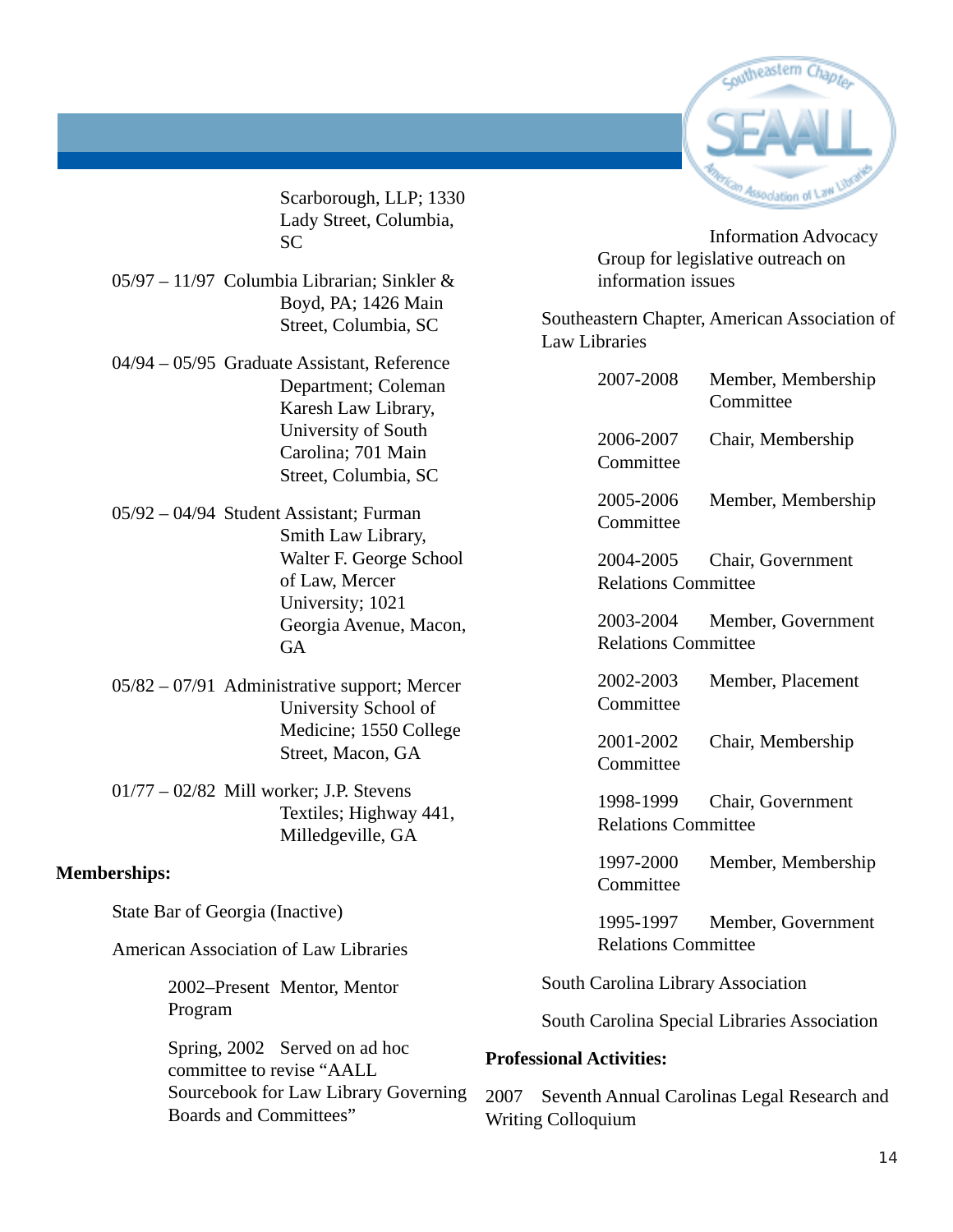

Wake Forest, North Carolina

Annual Meeting, Southeastern Chapter, American Association of Law Libraries,

Baton Rouge, Louisiana

2006 Annual Meeting, Southeastern Chapter, American Association of Law Libraries,

Raleigh, North Carolina

2005 Annual Meeting, Southeastern Chapter, American Association of Law Libraries,

Montgomery, Alabama

2004 Annual Meeting, Southeastern Chapter, American Association of Law Libraries,

Richmond, Virginia

2003 Third Annual Carolinas Legal Research and Writing Colloquium,

Duke University School of Law, Durham, North Carolina

2002 Annual Meeting, Southeastern Chapter, American Association of Law Libraries,

Ft. Lauderdale, Florida

2001 Annual Meeting, Southeastern Chapter, American Association of Law Libraries,

Atlanta, Georgia

1999 Annual Meeting, Southeastern Chapter, American Association of Law Libraries,

Knoxville, Tennessee

1998 Annual Meeting, Southeastern Chapter, American Association of Law Libraries,

New Orleans, Louisiana

#### **University Service:**

| $2008 - 2011$              | Secretary, Faculty Senate                                                             |  |
|----------------------------|---------------------------------------------------------------------------------------|--|
| 2007                       | Secretary-Elect, Faculty Senate                                                       |  |
| $2003 - 2006$              | <b>Faculty Senate</b>                                                                 |  |
|                            | 2005 Greeter at New Faculty Orientation                                               |  |
|                            | 2003 – 2008 Faculty Committee on Libraries                                            |  |
|                            | 2004 – Pres. Safe Zone Ally                                                           |  |
| <b>Law School Service:</b> |                                                                                       |  |
| 2007                       | <b>First Year Law Student Advisor</b>                                                 |  |
|                            | <b>Faculty Advisor, Law Democrats</b>                                                 |  |
|                            | Faculty Advisor, Childrens' Advocacy                                                  |  |
| <b>Law Society</b>         |                                                                                       |  |
|                            | 2005 – Pres. OPAC Team for III/Millenium System                                       |  |
|                            | 2005 – 2003 First Year Law Student Advisor                                            |  |
| 2002                       | <b>First Year Law Student Advisor</b>                                                 |  |
| <b>Awards:</b>             |                                                                                       |  |
| Chapter                    | 2002 Spirit of SEAAL Award for service to the                                         |  |
|                            | 1999 Lucille Elliott Scholarship (professional<br>development grant from Southeastern |  |
| Libraries)                 | Chapter, American Association of Law                                                  |  |
| <b>Presentations:</b>      |                                                                                       |  |
| 2007                       |                                                                                       |  |
|                            |                                                                                       |  |

07/06 Law Library Orientation Session and Tour, Dr. Richard L. Frierson, Linda T. Moore, Esq., and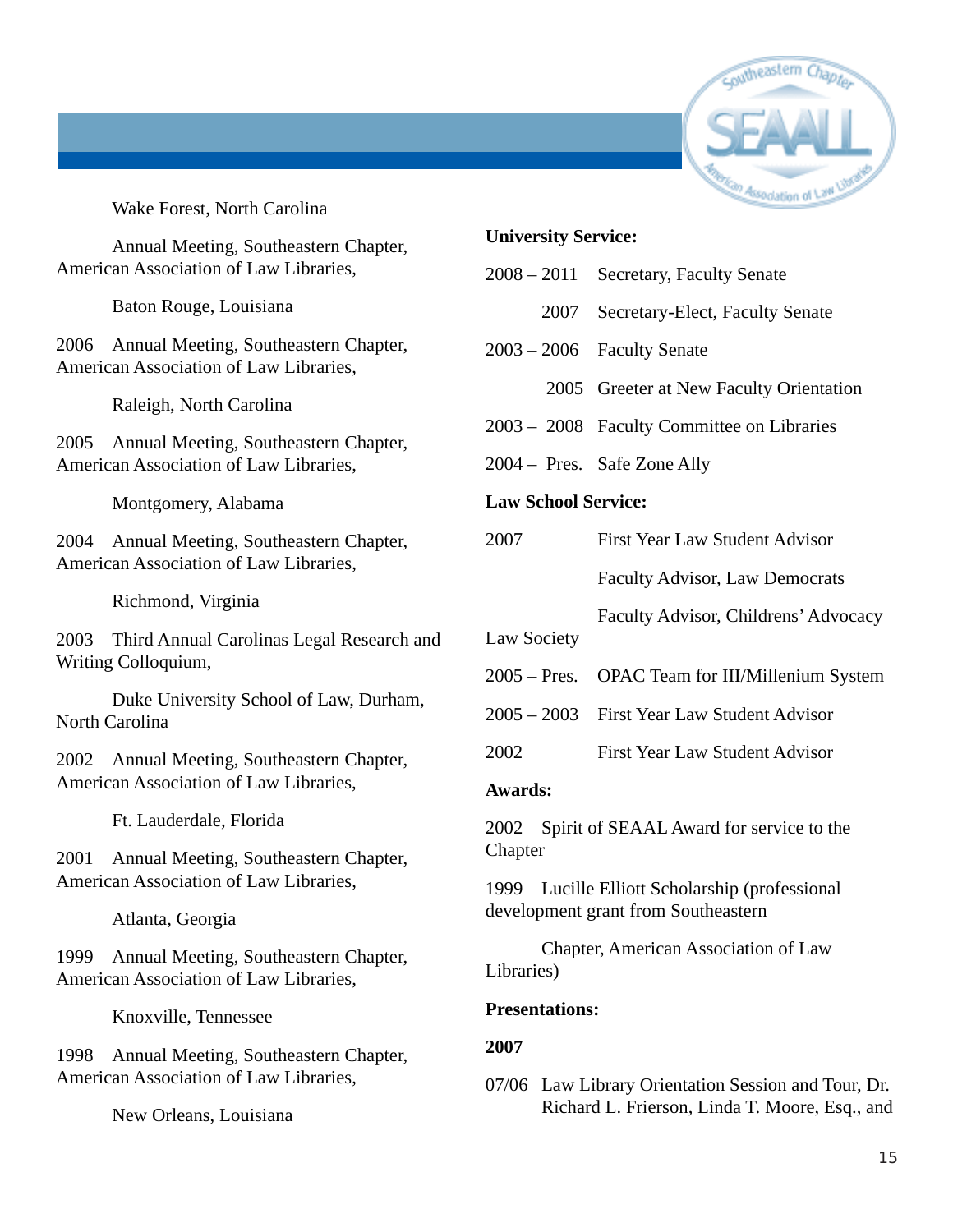

the Forensic Psychiatry Fellows of the USC School of Medicine

- 03/02 Legal Resources Orientation, Law Library Tour and Resource Session for paralegal certification students of John Schummer, Esq., South University
- 02/16 Invited Speaker, South Carolina Small Claims Judges Association, Annual Clerks' Conference, Myrtle Beach, SC: "Helping the Public to Locate Legal Information on the Free Web"

#### **2006**

- 08/26 Overview of Law Library Services and Resources for SC Journal of International Law and Business
- 08/25 Legal Resources Orientation, Law Library Tour and Resource Session for paralegal certification students of Ripley Thames, Esq., South University
- 07/07 Law Library Orientation Session and Tour, Dr. Richard L. Frierson, Linda T. Moore, Esq., and the Forensic Psychiatry Fellows of the USC School of Medicine
- 04/14 "SC Statutory Research", presentation to the Orientation School for Newly Appointed Magistrates and Municipal Judges, SC Court Administration, Criminal Justice Academy, Columbia, SC
- 03/29 Panel Speaker, "Teaching Westlaw and Lexis", for U.S. Department of Justice Librarians' Conference, National Advocacy Center, Columbia, SC

Law Library Tour for U.S. Department of Justice Librarians

02/24 Legal Resources Orientation, Law Library Tour and Resource Session for paralegal

certification students of John Schummer, Esq., South University

01/10 Co-presenter (with David Lehmann), Orientation on Health Law resources for students of Prof. Jacqueline Fox's Bioethics class

#### **2005**

- 08/26 Legal Resources Orientation, Law Library Tour and Resource Session for paralegal certification students of Ripley Thames, Esq., South University
- 07/08 Legal Resources Orientation, Law Library Tour and Resource Session for members of the Forensic Psychiatry Department, USC School of Medicine
- 04/18 Legal Resources Orientation, Law Library Tour and Resource Session for paralegal certification students, South University
- 02/18 Legal Resources Orientation, Law Library Tour and Resource Session for paralegal certification students of John Schummer, Esq., South University

#### **2004**

- 10/27 Legal Resources Orientation, Law Library Tour and Resource Session for paralegal certification students of Ripley Thames, Esq., South University
- 09/04 Legal Resources Orientation, Law Library Tour and Resource Session for graduate students of Dr. Phil Cook, College of Education, Winthrop University
- 02/19 "Information Literacy and the USA Patriot Act", for Dr. Dan Barron's freshman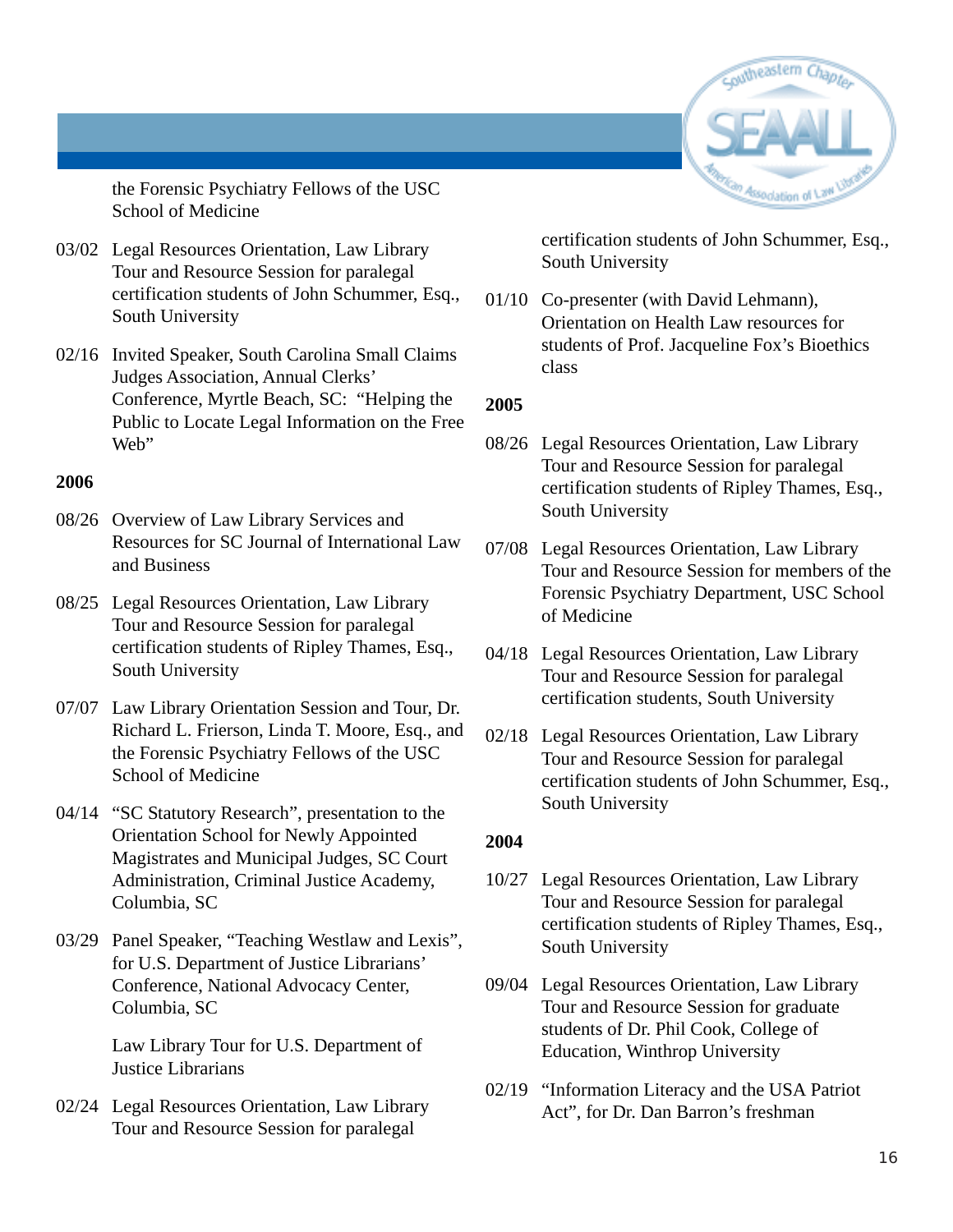

undergraduate education class at USC, Davis College of Library and Information Science

02/07 Legal Resources Orientation, Law Library Tour and Resource Session for graduate students of Dr. Phil Cook, College of Education, Winthrop University

#### **2003**

- 07/21 "SC Statutory Research", for the Orientation School for Newly Appointed Magistrates and Municipal Judges, SC Court Administration's Criminal Justic Academy, Columbia, SC
- 05/29 Co-presenter (with Pamela Melton), "Legal Research on the Free Web"; Lorman Educational Services seminar, "Effective Research Strategies for the Letgal Professional in South Carolina", Clarion Town House Hotel, Columbia, SC

#### **2002**

03/18 "SC Statutory Research" for the Orientation School for Newly Appointed Magistrates and Municipal Judges, SC Court Administration's Criminal Justice Academy, Columbia, SC

#### **2000**

- 09/26 Legal Resources Orientation and Law Library Tour for students of Dr. Pauline Pagliacca's class, Psycholegal Issues in Children's Health and Mental Health, USC Department of Psychology
- 09/19 Legal Resources Orientation and Law Library Tour for students of Dr. Pauline Pagliacca's class, Psychology and the Law, USC Department of Psychology
- 07/28 Co-presenter, "Overview of Legal Reearch Materials" and "Legal Resources on the

Internet" for staff training seminar, South Carolina Appleseed Legal Justice Center

#### **1999**

- 11/29 Overview of Legal Research Materials for paralegal students of Columbia Technical College
- 10/30 Co-presenter, "Legal Resources on the Internet", for professional public librarians, Panning for Gold seminar, sponsored by the Davis College of Library and Information Science, USC

#### **1998**

- 09/09 Legal Resources Orientation and Law Library Tour for students of Dr. Pauline Pagliacca's class, Psychology and the Law, USC Department of Psychology
- 03/19 Legal Resources Orientation and Law Library Tour for graduate students, USC's Department of Media Arts
- 02/17 Overview of West's legal databases for students of Joycelyn Green, Esq., Institute for Paralegal Studies
- 01/27 Legal Resources Orientation and Law Library Tour for students of Dr. Deborah
- 01/24 Curry's education law class

#### **1997**

12/16 Co-presenter (with Joseph R. Cross and Robert Jacoby), "Legal Resources on the Internet" for the Hilton Head Bar Association, Hilton Head, Sc

#### **Programs:**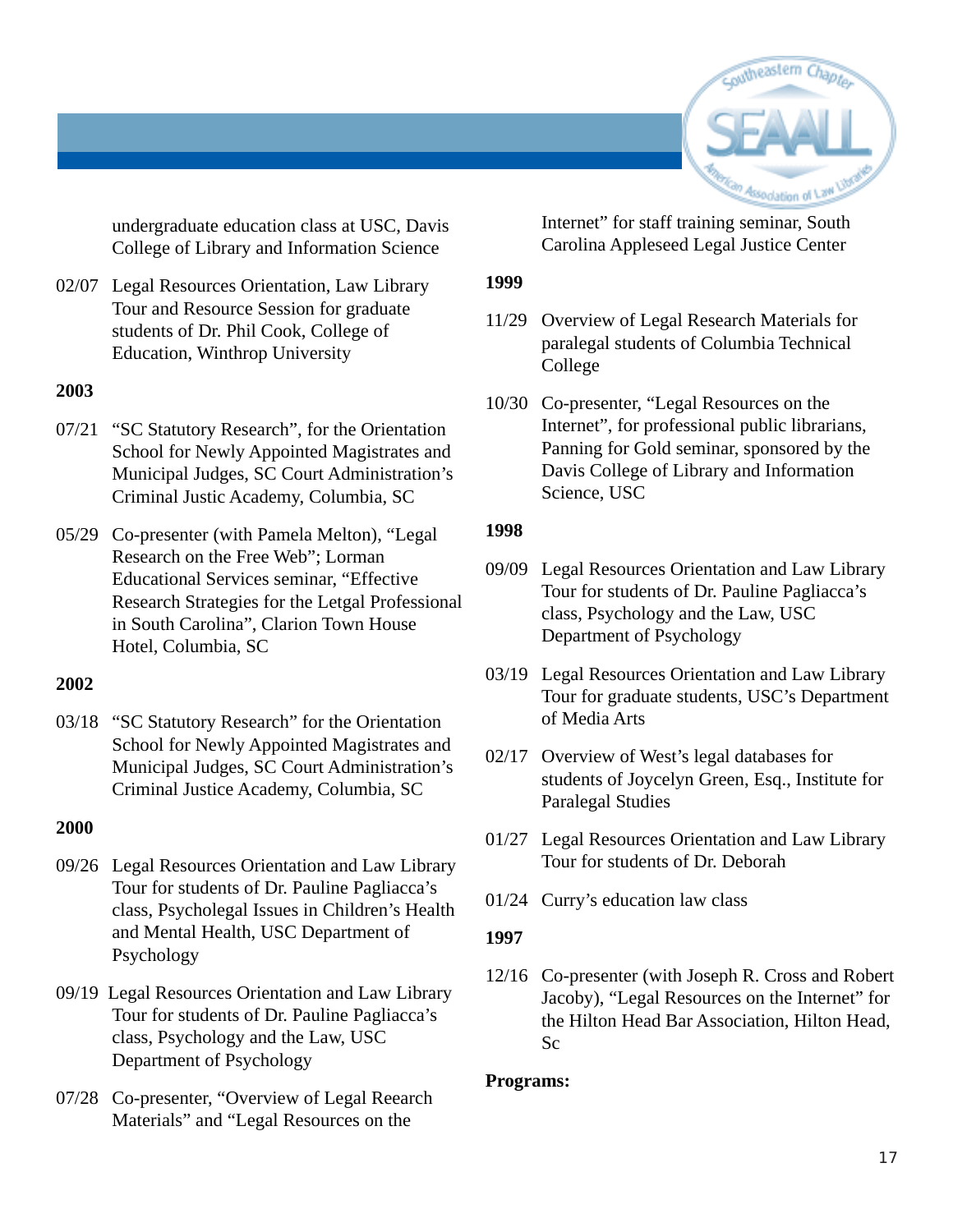

Co-presenter (with Jan Baker), "Backpack to Briefcase: Packing Essential Research and

Writing Skills for 'Careerland'", Carolinas Legal Research and Writing Colloquium,

Wake Forest School of Law, May 23, 2007

Moderator, "Sowing the Seeds: Structuring Internships for Your Library", South Eastern

Chapter, American Association of Law Libraries, Annual Meeting, April 13, 2007

Co-presenter (with Russell Altman), "Helping the People You Can't Help", American

Association of Law Libraries, Annual Meeting, March 27, 2004

Co-presenter (with Maureen Eggert), "Legal Research for the Xers and NEXers:

Redesigning a Program", South Eastern Chapter, American Association of Law Libraries,

Annual Meeting, April 13, 2002

#### **Publications:**

Internet Law: A Field Guide. Jonathan D. Hart. BNA Books, 2006. (Book Review)

Legal Information Alert, February 2007, at 11.

"Looking for Answers for Serving the Informational Needs of Prison Populations in

 South Carolina", Palmetto Information Notes (Newsletter of the South Carolina Special

Library Association), Vol. 21 No. 2, Fall 2006, at 7.

Disability Discriminiation and the Workplace. Peter A. Susser. Bureau of National

Affairs, 2005. (Book Review) Legal Information Alert, March 2006, at 7.

Mental Health Aspects of Custody Law. Robert J. Levy. Carolina Academic Press,

 2005. (Book Review) Legal Information Alert, November/December 2005, at 11.

Piercing the Veil of Secrecy: Litigation Against U.S. Intelligence. Janine M. Brookner. Carolina Academic Press, 2003. (Book review) Legal Information Alert, January 2004, at 12.

"The Federal Judiciary – An overview of the federal court system and the basic resources that index federal judicial law" (Book chapter) in Government Publications Unmasked:

Teaching Government Information Resources in the 21<sup>st</sup> Century. Wendy Mann and Theresa R. McDevitt, Eds., Library Instructions Publications, 2003.

With David Heisser, "Using Your Powers for Good: Advocacy for Information Issues", News from the South Carolina Library Association, Vol. 1, No. 3, July 2003, at 12;

*also available at* http://www.scla.org/uploads/ Documents/200303sclanewsletter.pdf.

"Intro to Webslinging: How even the totally clueless can pub up a functional Website using Netscape Composer", News from the South Carolina Library Association, April 2003, at 2, *available at* http:// www.scla.org/docs/200302sclanewsletter.pdf.

*Mealey's Litigation Report: Thimerosal & Vaccines* (Journal Review) Legal Information Alert, February 2003, at 15.

United Nations Peace-Keeping Operations: A Guide to French Policies, Edited by Brigitte Stern. United Nations University Press, 1998. (Book Review) Vol. 27, Issue 4, Journal of Government Relations, July-August 2000.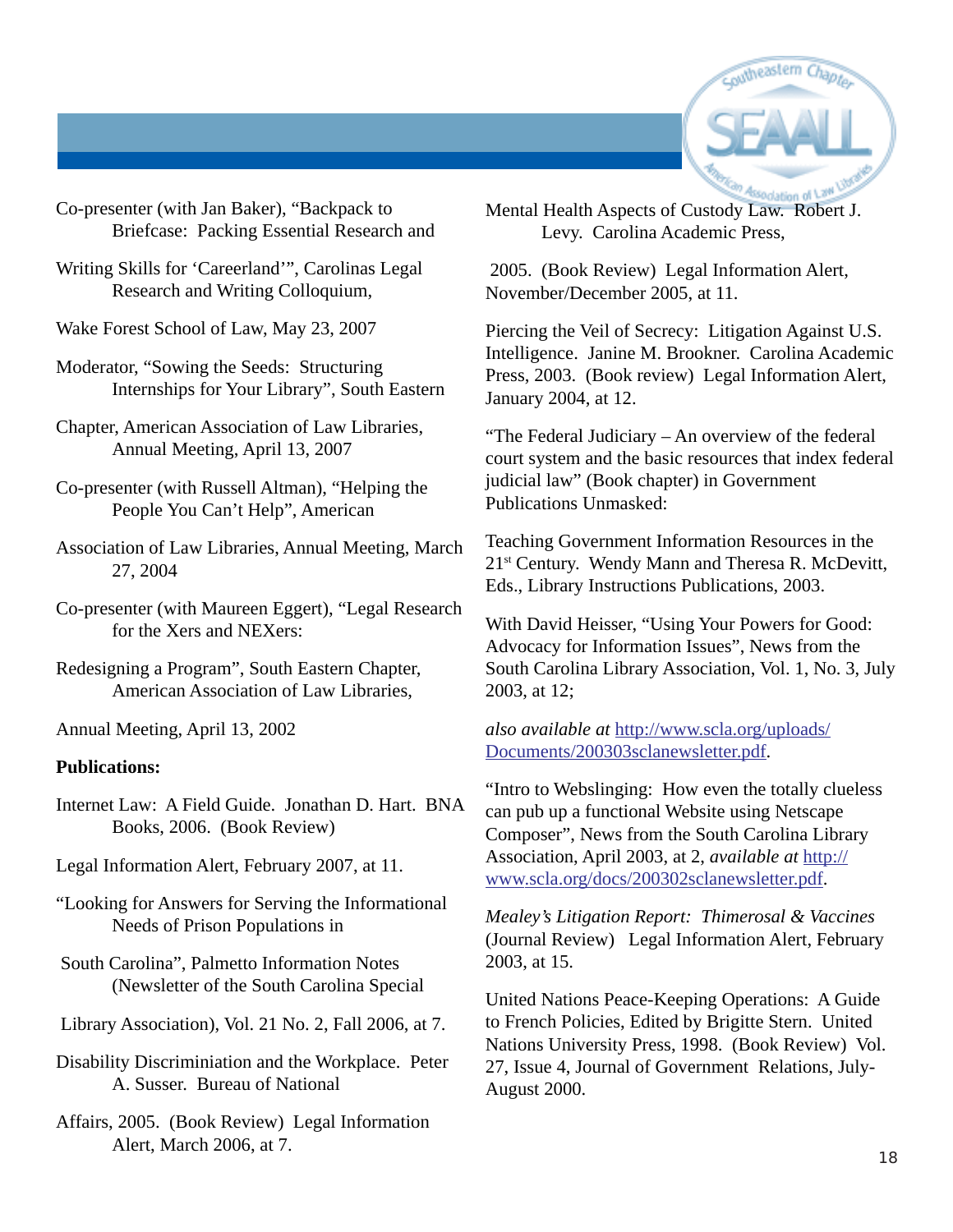#### **Helen Mellett Walker**

**Current Position:** Assistant Librarian, Bradley Arant Rose & White LLP, Birmingham, AL

**Education:** MLS, University of Alabama, 1992;

BA, University of Alabama Birmingham, 1988.

#### **Professional Association Membership and Service:**

#### **AALL**

Council of Chapter Presidents – Past Member

Private Law Libraries-SIS

Research Instruction and Patron Services-SIS

#### **SEAALL**

Programming Committee 2006-2007

Coordinator: "Librarians Without a Home", 2007

Coordinator/Moderator: "Law Firm Economics", 2006

Coordinator: "Preparing Students for Law Firm Research", 2006

#### **LLAA (Law Libraries Association of Alabama)**

President/Vice President (past – served two consecutive terms as chapter president)

Executive Board Member at Large (current)

Membership Committee

Nominating Committee

Programming Committee

#### **Special Libraries Association**

Legal Division

Alabama Chapter: Secretary (past)

#### **Presentations:**



Alabama Library Association: Panelist "Special Libraries in Alabama" April 2007

LLAA: "Marketing Your Library" October 2005

UA SLIS Alumni Day: "USA Patriot Act" November 2006

UA SLIS Career Day: Panelist: February 2006

UA SLIS Guest Speaker: Special Libraries and Law Librarianship classes 2003, 2004, 2005, 2006

**Previous Professional Experience:**

Reference and Bibliographic Instruction Librarian

Oesterle Library, North Central College, Naperville, IL

Facilitator/Trainer

Regions Bank, Birmingham, AL

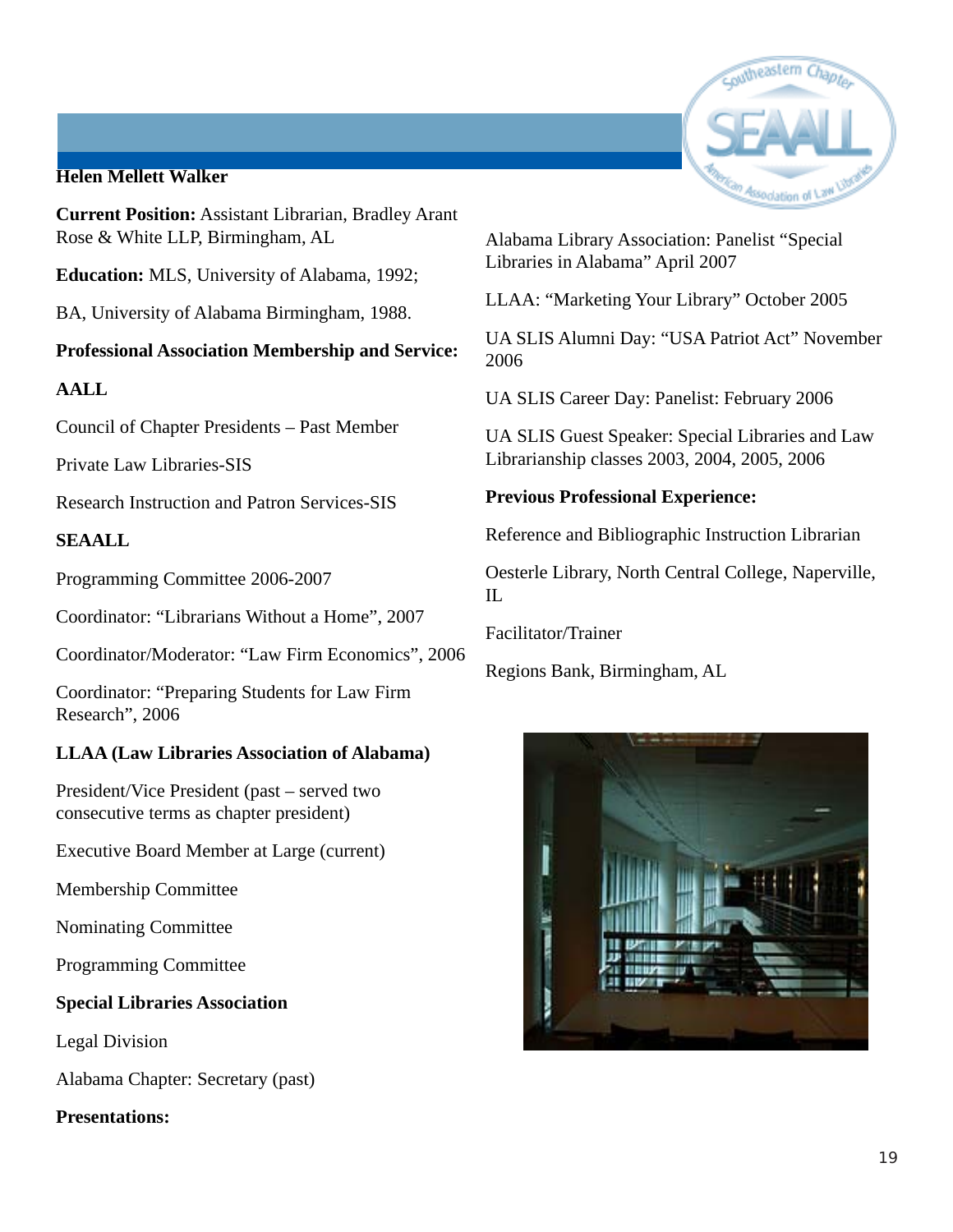

#### **Linda M. Sobey**

**Current Position**: Assistant Director for Technical Services, Florida A & M University College of Law Library, Orlando, FL

**Education:** MLS University of South Florida, 2000.

 M.A. (Counseling), University of Central Florida, 1988.

 B.A. (Paralegal Studies), University of Central Florida, 1985.

#### **Professional Association Memberships and Service**

#### **American Association of Law Libraries,**

2003-

· **Academic Law Libraries Section**

> Member - Public relations committee, 2004-05.

Member - CONALL/ MENTORING committee, 2005-06.

#### · **Technical Services Section**

Member - Membership committee, 2006-08.

#### **American Library Association** , – 1997-

**Florida Association of College & Research Libraries**, 2002-

Currently Board Member 2007-2010.

#### **Florida Library Association**, 1997-

**Southeastern Association of Law Libraries**, 2003-

- · Member Newsletter and Public Relations Committee, 2004-06.
- Member Nominations Committee, 2005-06.
- · Member Membership Committee, 2006-08.

#### **Special Libraries Association**, 2003-

- · Member Legal Division External Public Relations Committee, 2004-05.
- · Chair Legal Division Nominations Committee, 2007-08.
- · Board Member Florida & Caribbean Chapter of SLA, 2007-09.

#### **OTHER PARTICIPATIONS**

- · AALL Leadership and Management Institute, 2007, Tucson, AZ
- SLA Leadership Summit, 2007, Reno, NV'
- · People to People Ambassador Program Librarians Delegation to Russia, 2005.
- People to People International Educational and Humanitarian Initiative to China, 2006.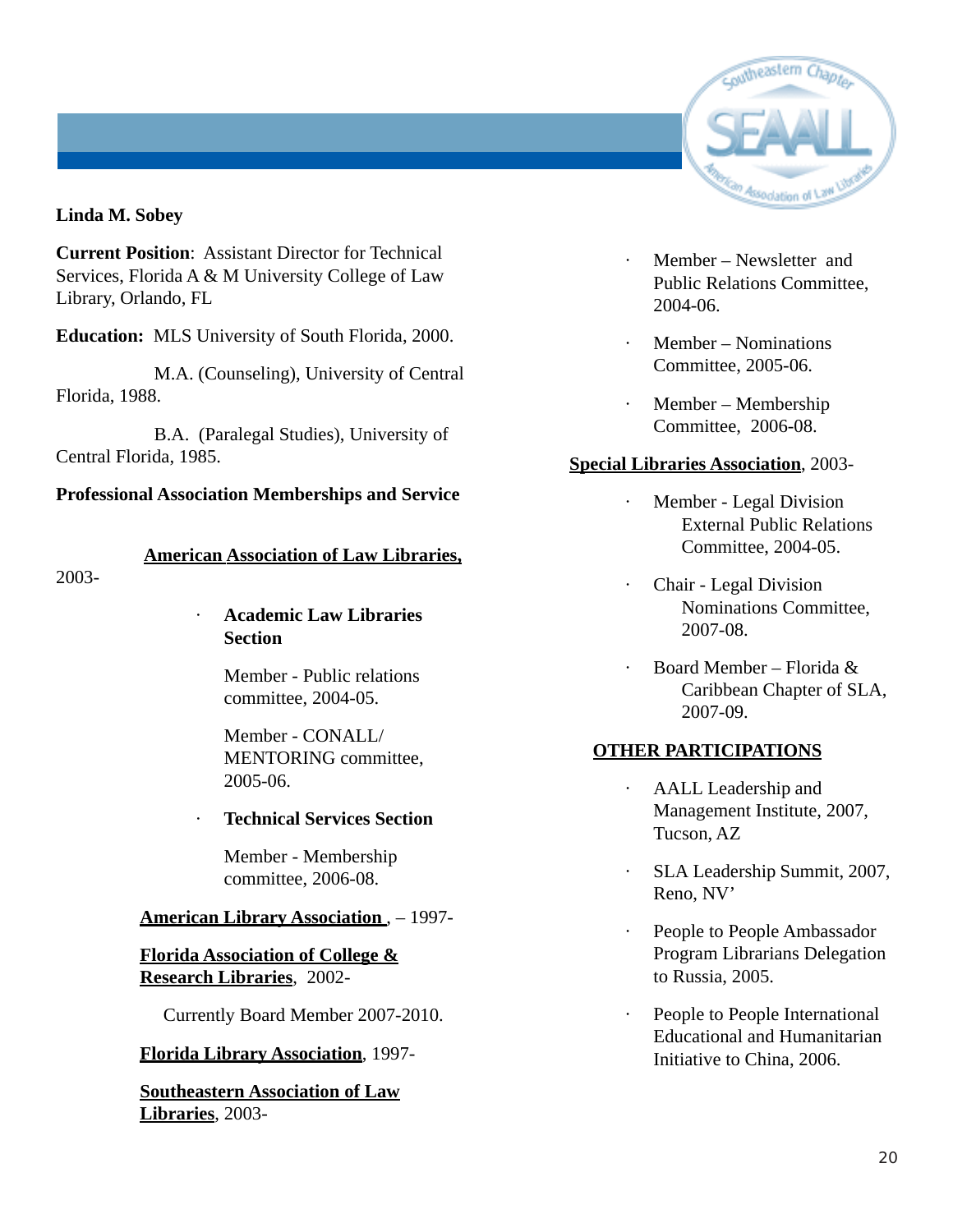

#### **PRESENTATION:**

"*Cataloging Coast to Coast*", poster session presented with Selma Jaskowski and Linda J. Sutton at the Annual Conference of the American Library Association, Chicago, Illinois, July 10, 2000.

#### **PUBLICATIONS:**

Jaskowski, Selma K., Sobey, Linda M., and Linda J. Sutton. "Cataloging Coast to Coast", *Technical Services Quarterly* 19(2), 2001.



#### **Timothy P. Chinaris**

**Current Position:** Associate Dean for Information Resources and Professor of Law,

Faulkner University, Jones School of Law, Montgomery, AL

**Previous Positions:** Assistant Dean of Information Resources, Appalachian School of Law, Grundy, VA; Associate Dean, Information Resources and Technology, Florida Coastal School of Law, Jacksonville, FL; Ethics Director, Florida Bar, Tallahassee, FL

**Education:** MLIS, Florida State University, 1996; JD, University of Texas, 1984; BA (Business Administration), Florida State University, 1977

#### **Professional Memberships and Service:**

American Association of Law Libraries (AALL), 1996-Present

Bylaws Committee, 2006-Present

Southeastern Association of Law Libraries (SEAALL), 1997-Present

Membership Committee, 2006-Present

Law Library Association of Alabama (LLAA), 2005- Present

Association of Christian Librarians (ACL), 1999- Present

Virginia Association of Law Libraries (VALL), 2000- 2005

Holston Associated Libraries (HAL)

Board of Directors, 2003-2005

Northeast Florida Information Network (NEFLIN)

Board of Directors, 1997-2000

Jacksonville Public Library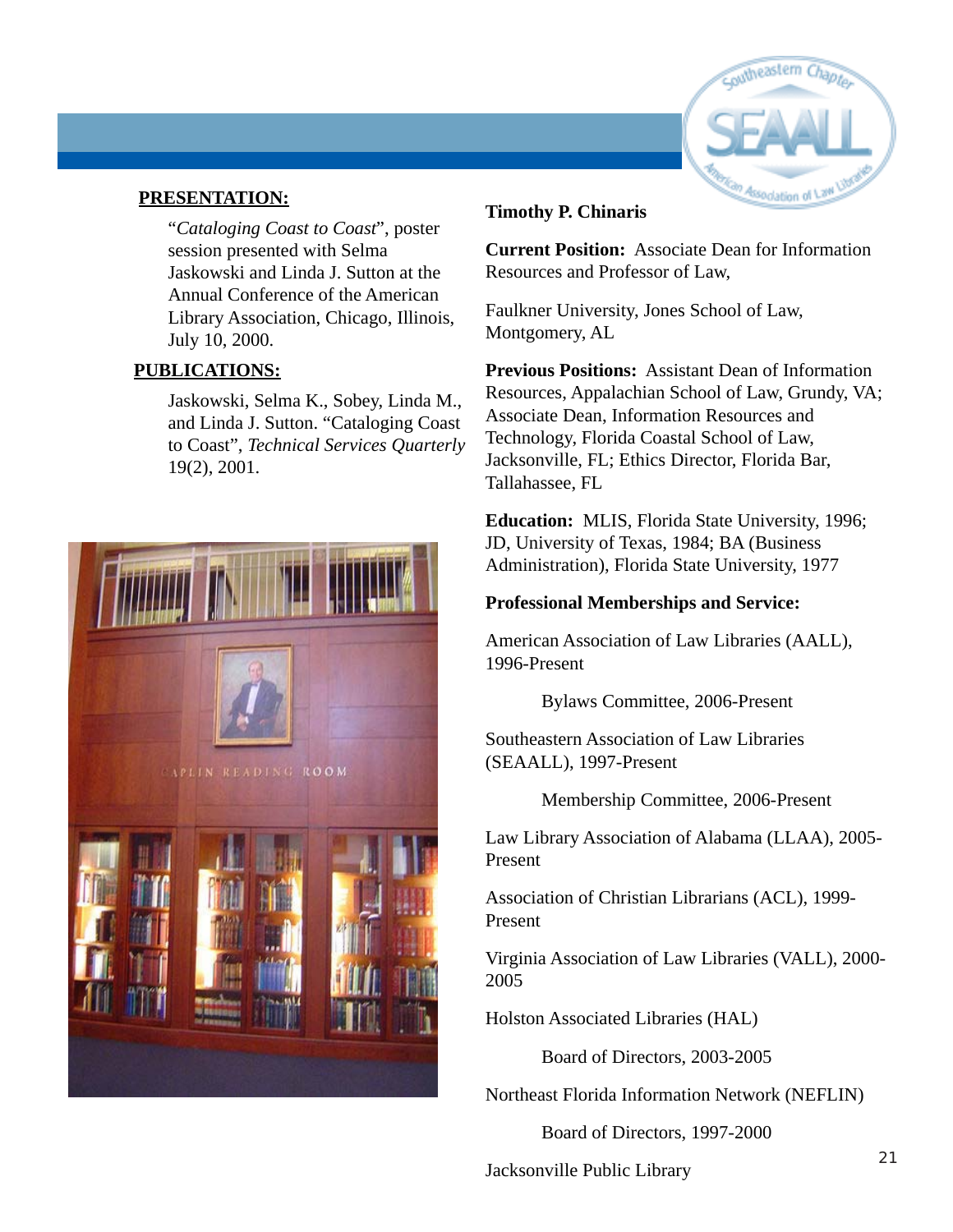

Board of Trustees, 1999-2000

Chair, Budget Committee, 1999-2000

Florida Library Association (FLA), 1997-2000

Intellectual Freedom Committee, 1998-1999

Tallahassee Public Library

Volunteer Reference Librarian, 1993-1996

Alabama State Bar

Unauthorized Practice of Law Committee, 2007-Present

Florida Bar

President, Out of State Practitioners Division, 2007-2008

Professional Ethics Committee, 1997-2003; 2007-Present

Virginia State Bar

Unauthorized Practice of Law Committee, 2003-2005

#### **Presentations:**

AALL Annual Meetings

"Managing Difficult and Change-Resistant Staff Members," scheduled for 2008

"Pioneering with Professionalism: The Journey Begins with Ethics," 2006

SEAALL Annual Meetings

"Managing Difficult and Change-Resistant Staff Members," scheduled for 2008

"The 21st Century Academic Law Library," 2006

"Professionalism Begins with Ethics," 2005

"Law Librarians and the Unauthorized Practice

of Law," 2002

Virginia Association of Law Libraries (VALL) Annual Meetinga

"Ethics and Professionalism in Law Libraries," 2002

Virginia Library Association (VLA ) Annual Meetings

"Ethics and Professionalism in Today's Libraries," 2003

Virginia State Bar (VSB) Annual Meetings

"Ethical Issues in Online Legal Research," 2003

Presentations before various legal and law school organizations:

> ABA National Conference on Professional Responsibility; Southeastern Association of Law Schools (SEALS); Symposia at St. Mary's University College of Law, Ohio Northern University College of Law, and Faulkner University School of Law; Florida Bar; Kentucky Bar Association; Virginia Trial Lawyers Association; Virginia College of Criminal Defense Attorneys; Association of Professional Responsibility Lawyers; Inns of Court in Jacksonville, FL, Orlando, FL, and Panama City, FL

#### **Selected Publications:**

Creator and webmaster of legal ethics web site *sunEthics.com* (www.sunethics.com).

Florida Ethics Guide for Legal Assistants and Attorneys Who Utilize Legal Assistants (4th ed., Fla. Bar Continuing Legal Education, 2006).

Chapter on "Ethics, Professionalism, and Discovery" in Virginia Discovery, primarily authored by Jeffrey Kinsler (West Publishing 2005).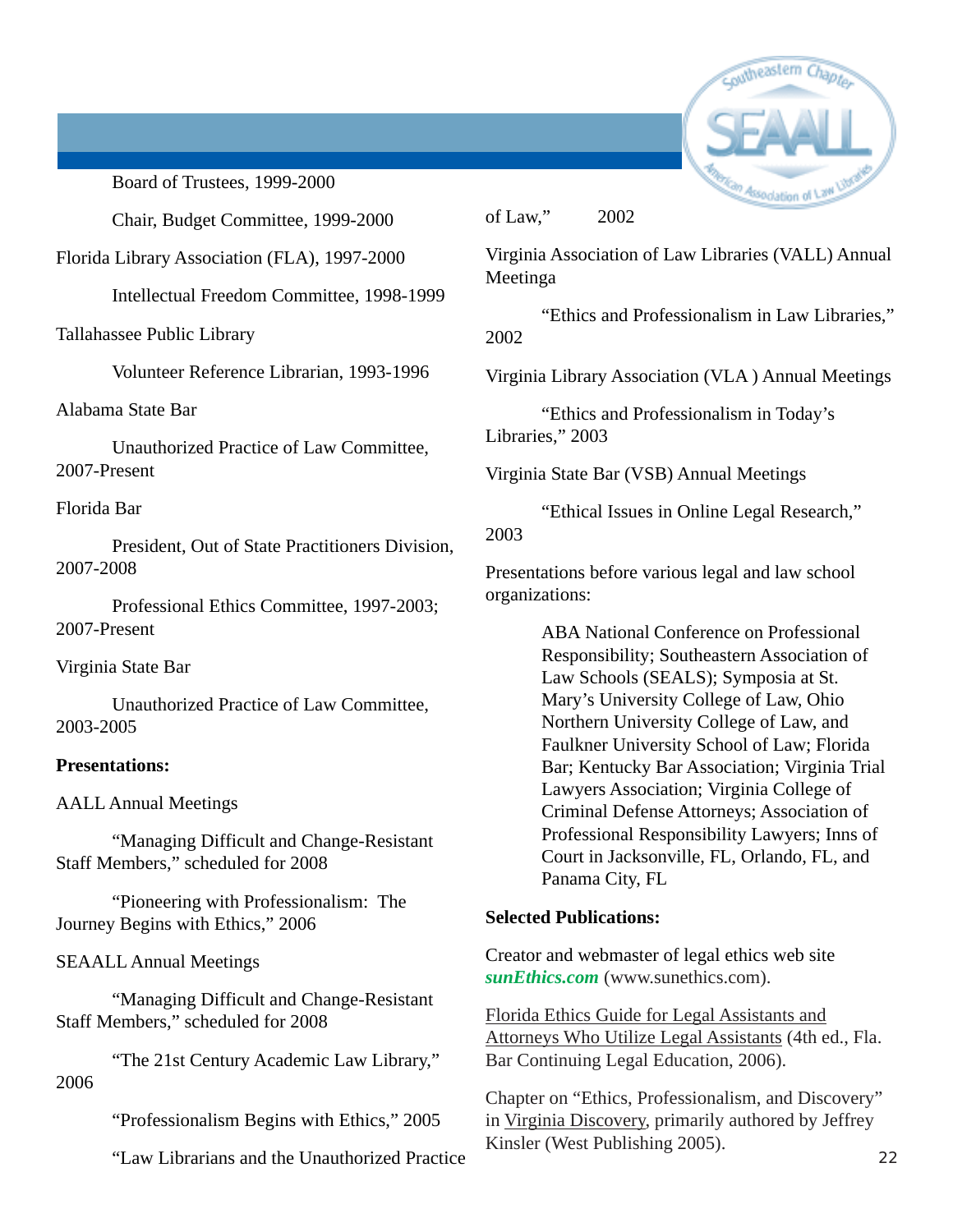

Primary drafter, Florida Bar lawyer advertising rules (1999 revision).

"Even Judges Don't Know Everything: A Call for a Presumption of Admissibility for Expert Witness Testimony in Lawyer Disciplinary Proceedings," 36 *St. Mary's Law Journal* 825 (2005).

"More Than the Camel's Nose: The Sarbanes-Oxley Act as Bad News for Lawyers, Clients, and the Public," 31 *Ohio Northern University Law Review* 359 (2005).

"Florida Professional Responsibility in 1999: The Rules of the Game," 24 *Nova Law Review* 199 (Fall 1999), co-authored with Elizabeth Clark Tarbert.

"Professional Responsibility: 1998 Survey of Florida Law," 23 *Nova Law Review* 161 (Fall 1998), coauthored with Elizabeth Clark Tarbert.

"The Ethics of Ethics Consultation: The Consulted Lawyer's Perspective," *The Professional Lawyer*, 1997 Symposium Issue.

"Florida Professional Responsibility Law in 1997," 22 *Nova Law Review* 215 (Fall 1997), co-authored with Elizabeth Clark Tarbert.

"Professional Responsibility: 1996 Survey of Florida Law," 21 *Nova Law Review* 231 (Fall 1996).

"Professional Responsibility in Florida: The Year in Review, 1995" 20 *Nova Law Review* 223 (Fall 1995).

"Ethics As Law: High-Impact Teaching of Legal Ethics," featured on the front page of *law.com*, March 6, 2001.





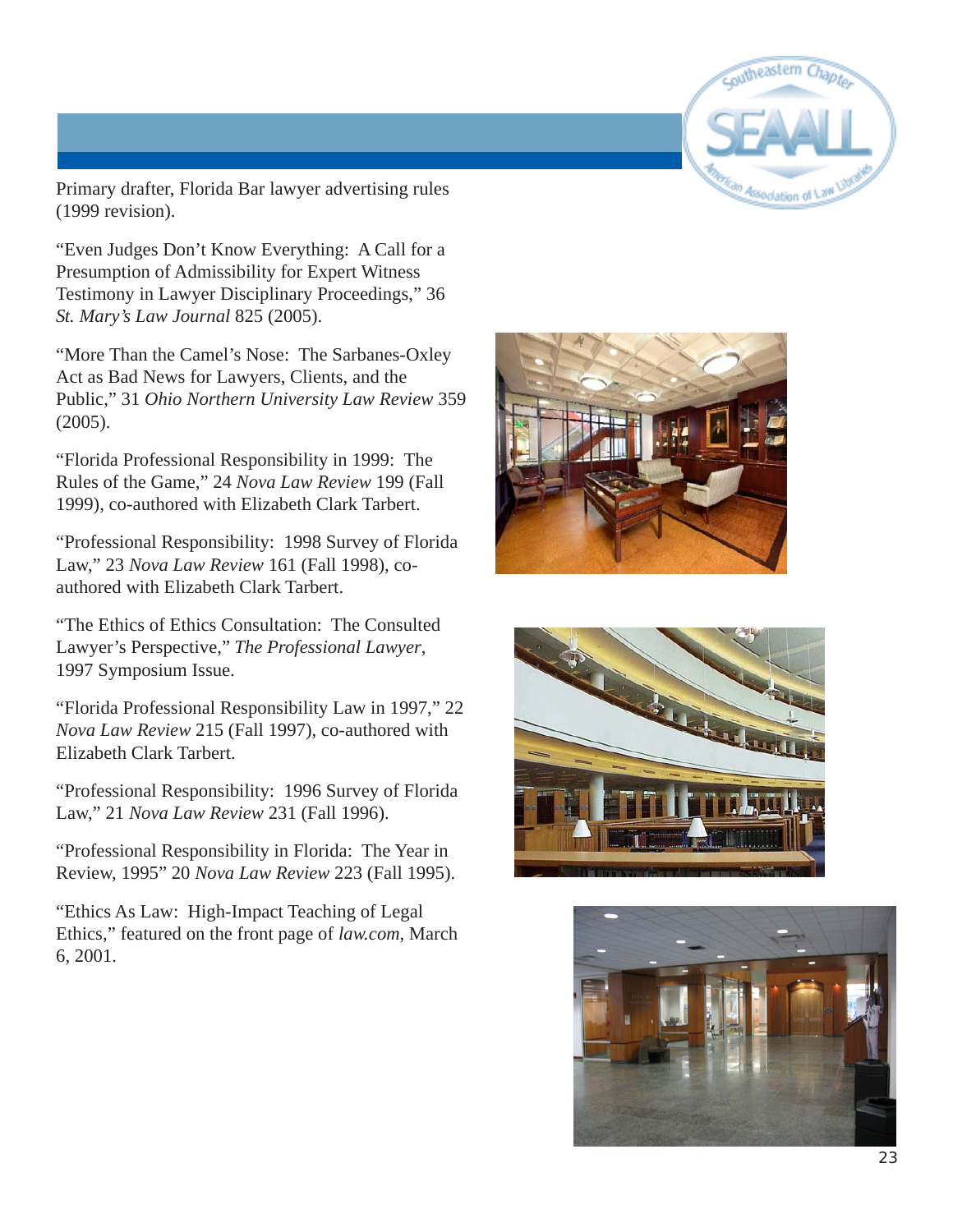# **SEAALL Financial Statement**

#### **SEAALL FINANCIAL STATEMENT**

#### **JULY 2007 TO DECEMBER, 2007**

#### **Opening Balance** \$ 59,893.94

Income

|                        | <b>USC</b> for AALL Reception |             | \$2,912.00  |             |
|------------------------|-------------------------------|-------------|-------------|-------------|
|                        | <b>Membership Dues</b>        |             | 8,140.00    |             |
|                        | <b>TOTAL INCOME</b>           |             | \$11,052.00 |             |
| Expenses               |                               |             |             |             |
|                        | <b>CONELL Grant</b>           |             | \$400.00    |             |
|                        | <b>AAALL-Insurance</b>        |             | 620.00      |             |
|                        | Scholarships                  |             | 6,000.00    |             |
|                        | Reimbursements                |             |             |             |
|                        | Ken Hirsh-Domain Name         |             | 30.41       |             |
|                        | Katherine Marsh -Dues         |             | 20.00       |             |
|                        | Paula Tejeda – July mailing   |             | 93.68       |             |
|                        | Sally Wambold – Fidelity      |             | $-17.41$    |             |
|                        | <b>TOTAL EXPENSES</b>         |             | \$7,815.00  |             |
| <b>CLOSING BALANCE</b> |                               |             |             | \$63,130.94 |
| <b>INVESTMENTS</b>     |                               |             |             |             |
|                        | <b>Bank of America CD</b>     | 3,496.48    |             |             |
| Fidelity CD            |                               | $6,122.30*$ |             |             |
| <b>TOTAL ASSETS</b>    |                               |             |             | \$72,749.72 |
|                        |                               |             |             |             |

#### **\*ENDING VALUE AS OF OCTOBER 31, 20O7**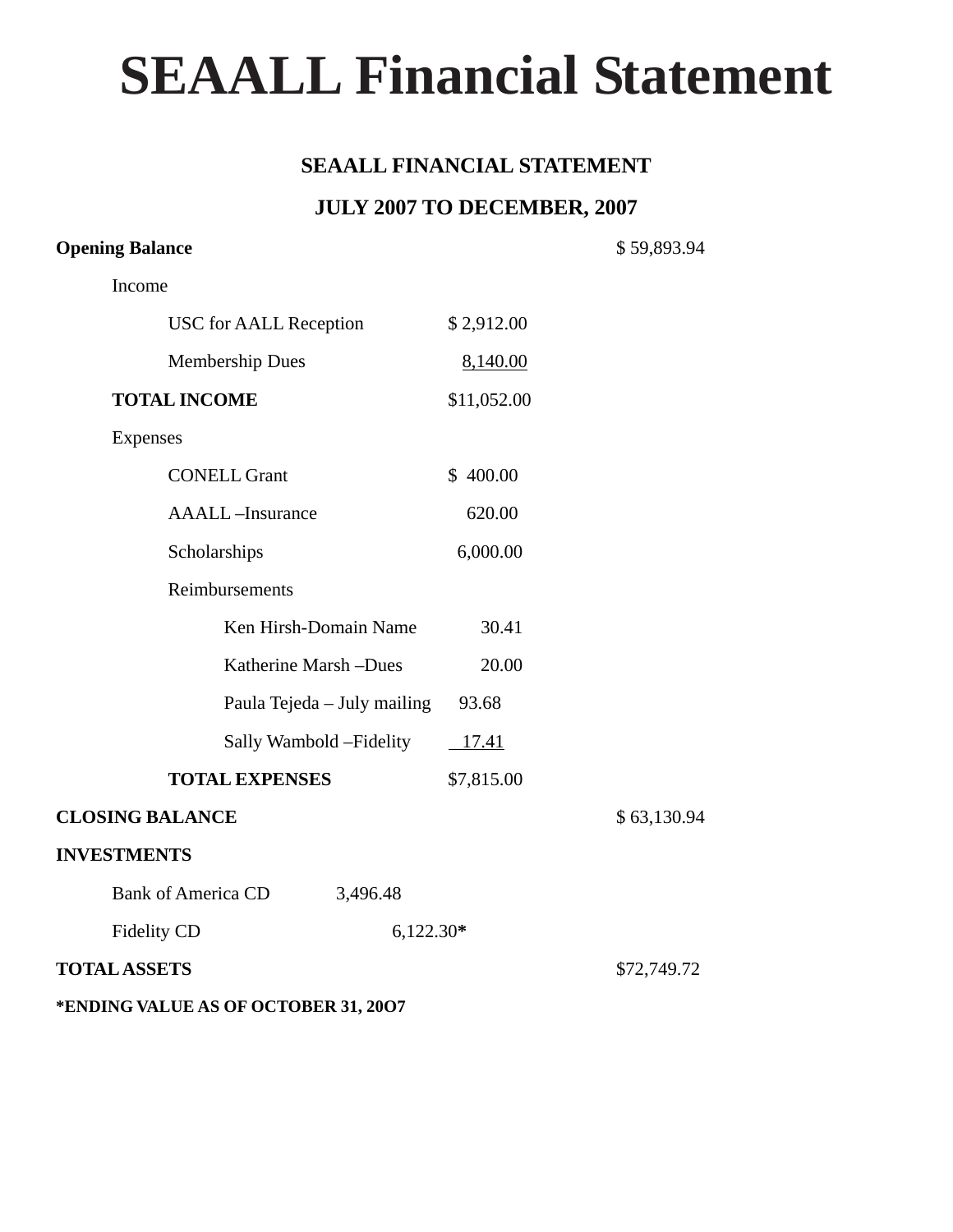

## **LLSDC/SEAALL 2008**

#### **Alexandria … Here We Come!**

Incorporated in 1749, Alexandria has a history intriquently linked with the founding of America. It was Captain John Alexander, a Scotsman, who for 6000 pounds of tobacco purchased and named the land now known as Alexandria. As a major colonial trading center, it was five Royal Governors of the colonies who set the Revolutionary sentiment in motion. In 1755, they recommended to the British Parliament that the British could benefit from the new wealth in Alexandria. Subsequently, the first colonial tax was levied over the objection of several soon-tobe-well-known Americans. In 1774, local leaders, including George Washington and George Mason, approved Mason's *Fairfax Resolves* which recommended ending trade with England and culminated with America's War of Independence with the British.

As with trade, military strife is also an integral part of Alexandria's history. During the period leading up to the Civil War, Alexandria had the now regretful distinction of being home to one of the largest slave trading companies. In 1861, the day after Virginia seceded from the Union, Federal troops occupied Alexandria. Located only 6 miles from the District of Columbia, Alexandria became a significant base for Union army operations. Until the end of the Civil War, Alexandria had the distinction of being the longest occupied territory of the Union army.

Today, Alexandria is populated by approximately 130,000 people who primarily work for the federal government or (serve in) the U.S. military. Although home to the U.S. Patent and Trademark Office (USPTO) and the national headquarters of the Salvation Army, Alexandria is now probably most well

known to some for the depiction of T.C. Williams High School in the 2000 movie, *Remember the Titans*, starring Denzel Washington as legendary football coach Herman Boone.

In keeping with the proximity of our meeting to the United States Patent and Trademark Office this year's theme will be *IP for the IP: Intellectual Property for the Information Professional*. Our Thursday Institute will be an all day program focusing on legal issues related to intellectual property law and IP research. Judge Leonie M. Brinkema of the U.S. District Court for the Eastern District of Virginia, who holds both a law degree and M.L.S. will address Institute attendees during the lunch hour. The Annual Meeting program will feature a wide range of presentations on topics such as social networking sites and the law library, the FBI's efforts to crack down on the sale of illegal and fake consumer goods and other programs with a focus on both IP and non IP topics. On Friday we will welcome our keynote speaker, journalist Helen Thomas. Ms. Thomas is often referred to as the "First Lady of the Press" and has covered every president since John F. Kennedy. On Saturday Dr. Michael Kurtz, Assistant Archivist for Records Services at the National Archives will join us as our plenary speaker. Dr. Kurtz is the author of *America and the Return of Nazi Contraband* and will discuss the political, legal, and moral dilemmas faced by the United States and its allies after World War II in restituting millions of items of cultural property looted by the Nazis.

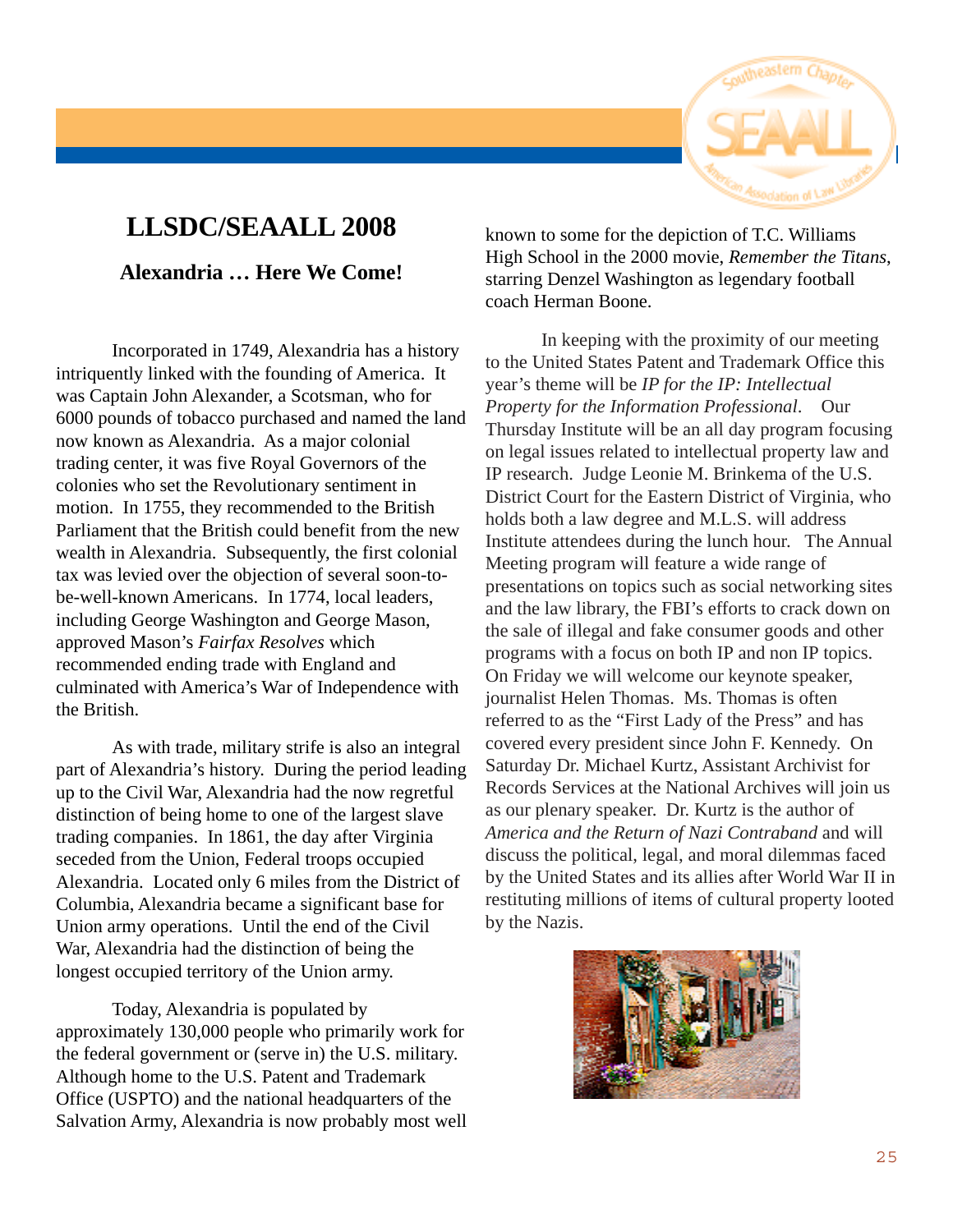

So, from March 26 – 29, 2008, be sure to attend the 2008 Joint Meeting of LLSDC and SEAALL. Join your law library colleagues where you can relive history in Old Town Alexandria, as well as learn the latest intellectual property advances at the USPTO.

We look forward to hosting you.

The LLSDC/SEAALL 2008 Annual Meeting Planning Committee

Billie Jo Kaufman, SEAALL Co-Chair

Rhea Ballard-Thrower, SEAALL Co-Chair

Abigail Ross, LLSDC President

Frances Brillantine

Mike Petit











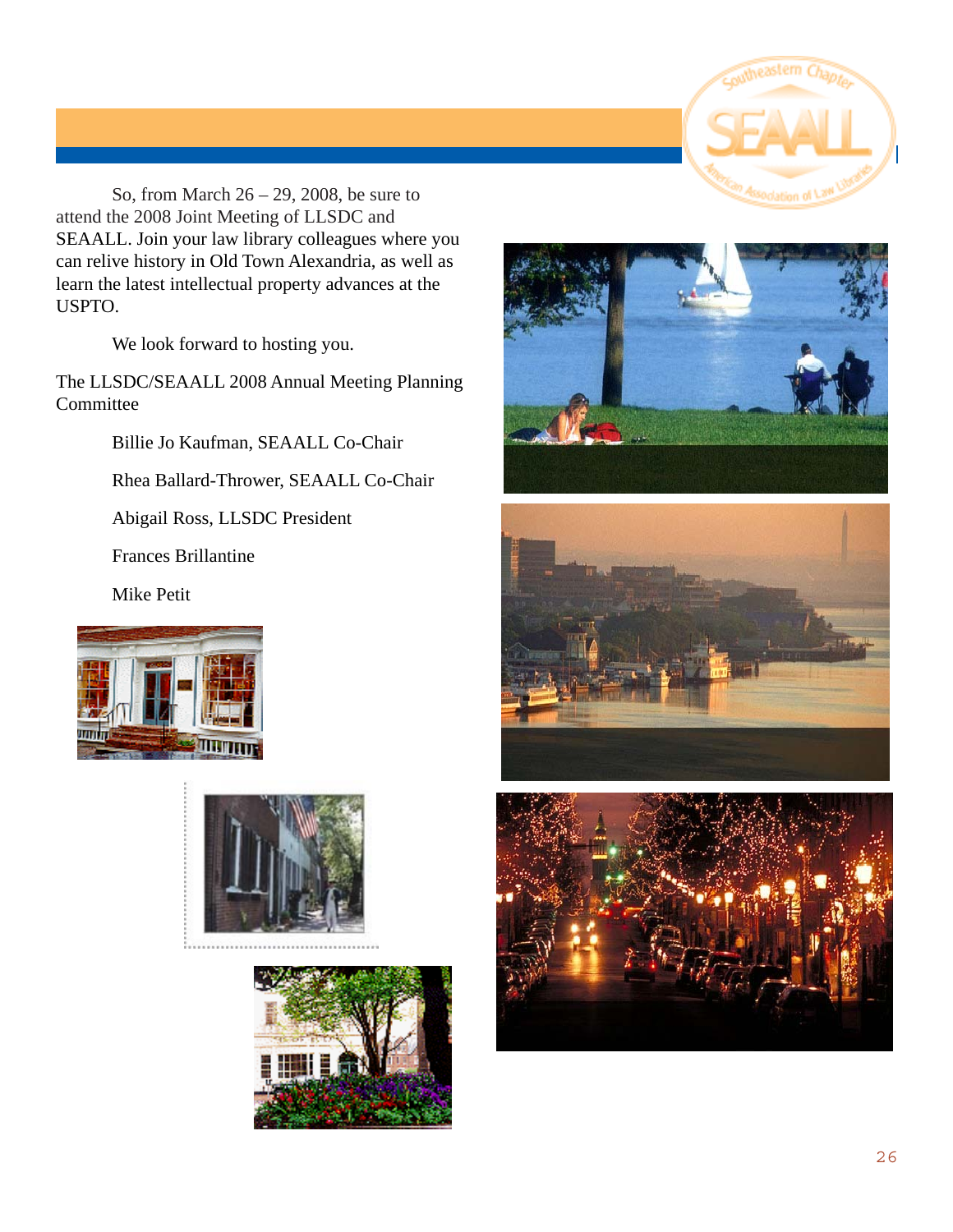

## **My First Time**

Ryan Saltz, Circulation Librarian

Florida Coastal School of Law

Jacksonville, FL

The hardest part of developing a program for AALL annual meeting is the waiting. You contact speakers, and you wait. You ask for committee or SIS sponsorship and you wait. You send in your proposal and then you wait. You get a response and then you wait. Finally it comes time for AALL…well; I'm still waiting for that too. There is a piece of advice that I got once that says, "Luck happens when opportunity meets preparation." This phrase is a reminder to me to always be prepared because you never know when a great opportunity will come about that will allow you to make a difference in someone's life, or that could make a difference in your life.

I enjoy teaching and sharing knowledge. I especially enjoy educating people on the most up to date topics that they are probably not aware of. I realized an opportunity to be able to share knowledge that I had during AALL conference in New Orleans. No, not everything that happens in New Orleans has to stay in New Orleans. Friendships, experiences, and knowledge are things that you are allowed to take with you and tell your mother about it. Besides if you did anything else while in New Orleans it was probably caught by a webcam positioned around the city. Here is how I realized an opportunity and how it led to my first program proposal, and yes, I told my mother.

One afternoon at the conference I ended up attending a Government Relations Committee meeting. During the meeting I listened to the discussions so that I could gain a good understanding of the work the committee does. Towards the end of the meeting the chair began talking about program ideas that the committee was going to sponsor for next

year's annual meeting and asked if anyone had any other program ideas that they thought would be interesting. At this moment of opportunity I was prepared, however, since I was a guest at the meeting I was not sure if I was allowed to speak up so I whispered to my colleague (who was also responsible for encouraging me to attend this meeting) that the committee should sponsor a program on understanding network neutrality. This is a topic that I have been following with great interest yet it is so trivial that most people are resigned to just not understand it and let the government figure it out. My colleague immediately whispered back "that's a great idea" and then allowed me to present the idea to the committee who all thought that it would be a good program. My encouraging colleague and I were then charged with developing a program on understanding network neutrality to present to the committee for sponsorship.

This proved to be an engaging task as there were only a couple of weeks from the end of the conference to the deadline for submitting program proposals. Though I had been following the debate there was still a good amount of research that needed to be done in order to outline a program proposal that could be understood by anyone and not just those who understand policy issues. The other research that needed to be done was to narrow down the field of potential speakers. Believe it or not network neutrality is a hot topic on Capitol Hill as well as amongst those who have vested interests in policy issues that affect the infrastructure of the Internet that we use every day. Once I was able to narrow down the possibilities of speakers I created three categories; the first being of those who were the top authorities on the topic and who have published their views extensively. The second category was of those who were authorities on the topic but had not published quite as extensively as the first group. The third category was made up of anyone else who good deliver a presentation regarding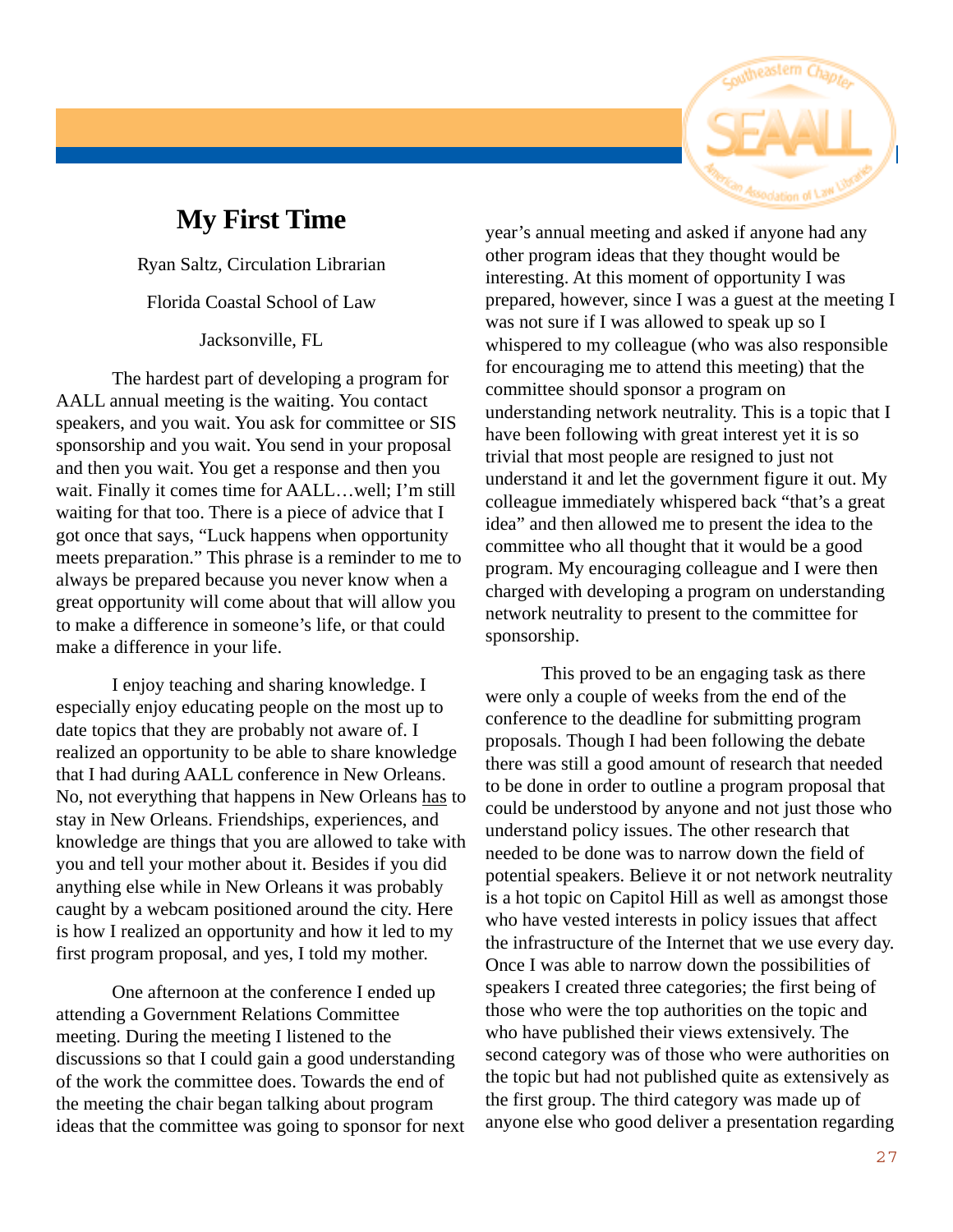

network neutrality because if by chance people in this category were to be contacted there would be a very tight deadline for the proposal to be due and a commitment to hold the dates of the conference would be needed right away.

I proceeded to contact the people in the first category and it turns out that both of them were on vacation and not due back for at least week. This is where the waiting happens. Fortunately there was enough time to wait for now. From this I was able to establish a timetable of cutoff times when an answer was needed or move on to contacting the next person. Both of the people in the first category were able to respond within the time set forward, but unfortunately both responses were in the negative. So I moved on to contacting the next group of people, and of course I had to wait. As it turns out both people in the second group were on vacation as well. It also turns out that both of them tend to check e-mail while on vacation. One of them responded in the negative as did the other, however the second person was able to recommend someone who had been keeping up with the issues better than he. So I contacted the recommended individual and one person from category three. Again, it was time to play the waiting game. The recommended individual responded within three days and was more than happy to speak on the topic. He was even happier because it would give him a chance to experience his first AALL conference. Now that one person had confirmed that they could hold the dates of the 2008 conference I was still waiting on one more person to confirm. I finally heard back from him at the beginning of the next week. He was interested in speaking at our conference, but he asked for a rather large honorarium. I responded back to his request to attempt to get him to lower his request and have yet to hear back from him. It was time for my colleague and me to submit our proposal to the GRC for sponsorship approval. Since it had taken so long to finalize speakers we did not have to wait real long for the committee's sponsorship decision as they were meeting at the end of the week.

The committee liked the proposal and gave us the go ahead on submitting it to the Annual Meeting Program Committee (AMPC). The program has been submitted and the waiting game continues.

As this is a topic that I have a great interest in and the fact that it is my first annual meeting program proposal I would love for it to be accepted. If for some reason it is not accepted I will just have to make sure that I am better prepared for when the next opportunity comes about for me to get lucky. Now that I have gained experience in communicating with committees, colleagues, and putting together a program proposal, doing it again, even the necessary waiting, are worth it and I am definitely going to keep submitting programs that I feel are timely, relevant, and allow me to share knowledge. I encourage anyone else who has a passion to teach and share knowledge about their interests to submit their ideas to the AMPC as well. It is a great way to foster individual growth and growth within the profession of law librarianship as a whole. I have learned all this, and it was only my first AALL conference. I cannot wait until the next one.

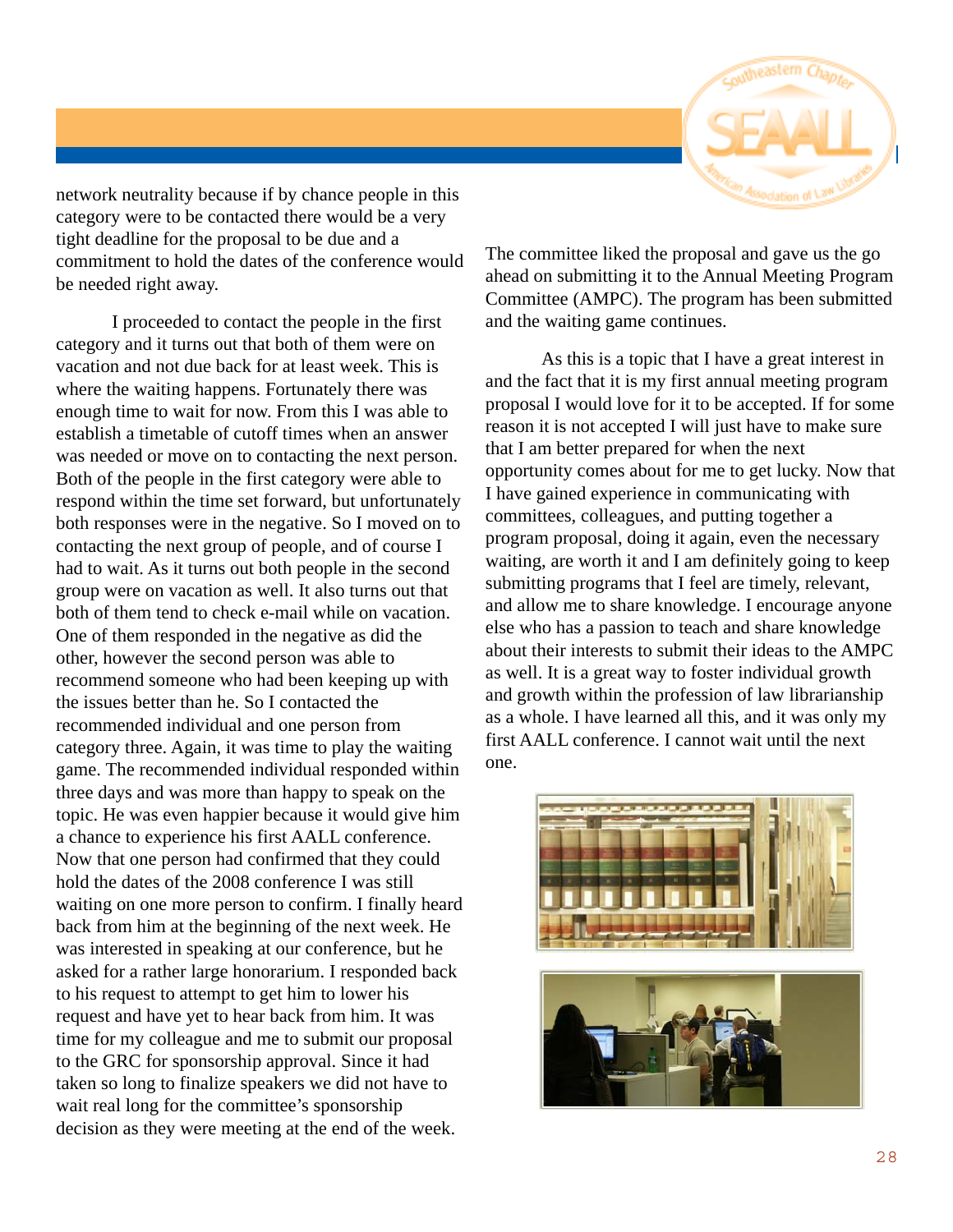

## **One Part Supreme Court, One Part Online Video, One Part Archive Makes a Fun and Useful Library Resource**

Brian Barnes, Research, Instructional Services & Circulation Librarian,

Mississippi College School of Law Library

In today's technological society where a librarian can spend his lunch break catching up on missed episodes of The Office free from NBC.com, I come from the mindset that our legal resources should also be freely available to our patrons and the legal community as a whole, provided, of course, that we can implement it without expending too much of that important green stuff. If you really think about it, what is a library good for? It provides knowledge and instruction while trying to not be too boring, it preserves materials for future use, and it uses technology to spread knowledge (even books are advances from the previous medium of spoken histories and stories, not to mention computers and databases). A project I have been fortunate enough to guide fits into all of these parameters and has turned into the Mississippi Appellate Court Video Archive.

This idea rolled around in my head for about a month after I missed my best friend's first argument before the Mississippi Supreme Court because I was teaching 1L Legal Research. In six short weeks the idea turned from a mere concept into a resource that has had over 1000 hits and 300 unique visitors in its first 3 weeks. This archive currently has over 325 oral arguments with some of the more notable ones being Nevada Barr Jones' divorce appeal, the Partnership for a Healthy Mississippi case which pitted the Mississippi Governor against the Mississippi Attorney General over tobacco litigation settlement money, and a case where a tree house owner took his city to the

state supreme court over a local zoning ordinance and won his right to keep the tree house (for now). This is the fun, sexy side of the database that makes my Dean smile when he thinks of potential donations that might come in because some attorney or student's parent might see we are doing something new and innovative, and it makes it worth while to me when my friends (and my wife) who normally could care less about anything involving a law library say "That's pretty cool." Libraries do not always present the opportunity to be innovative and have fun while providing valuable educational and archival resources, but this project seems to achieve that goal.

On the more serious side of the project is all the work behind the scenes that many never realize has occurred. This brief description may serve as a guide for those who might want to pursue similar projects in their jurisdictions. The project started by taking this "crazy" idea of mine to the Dean of our law school who liked it, especially the reasonable cost as compared to the possibility of promotion for Mississippi College Law. Our Dean then took the project proposal to the Mississippi Supreme Court and sold the idea to them in order to get the ball rolling. After a couple of months of red tape and revised agreements, the Court issued an order granting us this project and all the pressure shifted to the library to make it happen. I spent almost three weeks, minus reference desk and teaching time, with our IT department designing the web pages and databases and uploading three years worth of arguments. Once all of the setup is done the normal input process then involves going to the Supreme Court every Thursday to pick up the CD's, pulling the files off the disc, renaming the file to the docket number (which is our database identifier), then uploading them to our website (which we purchased separately from the school site for bandwidth concerns). Additionally, I then input into an Access database the docket number, party names, and attorney names to give an entry for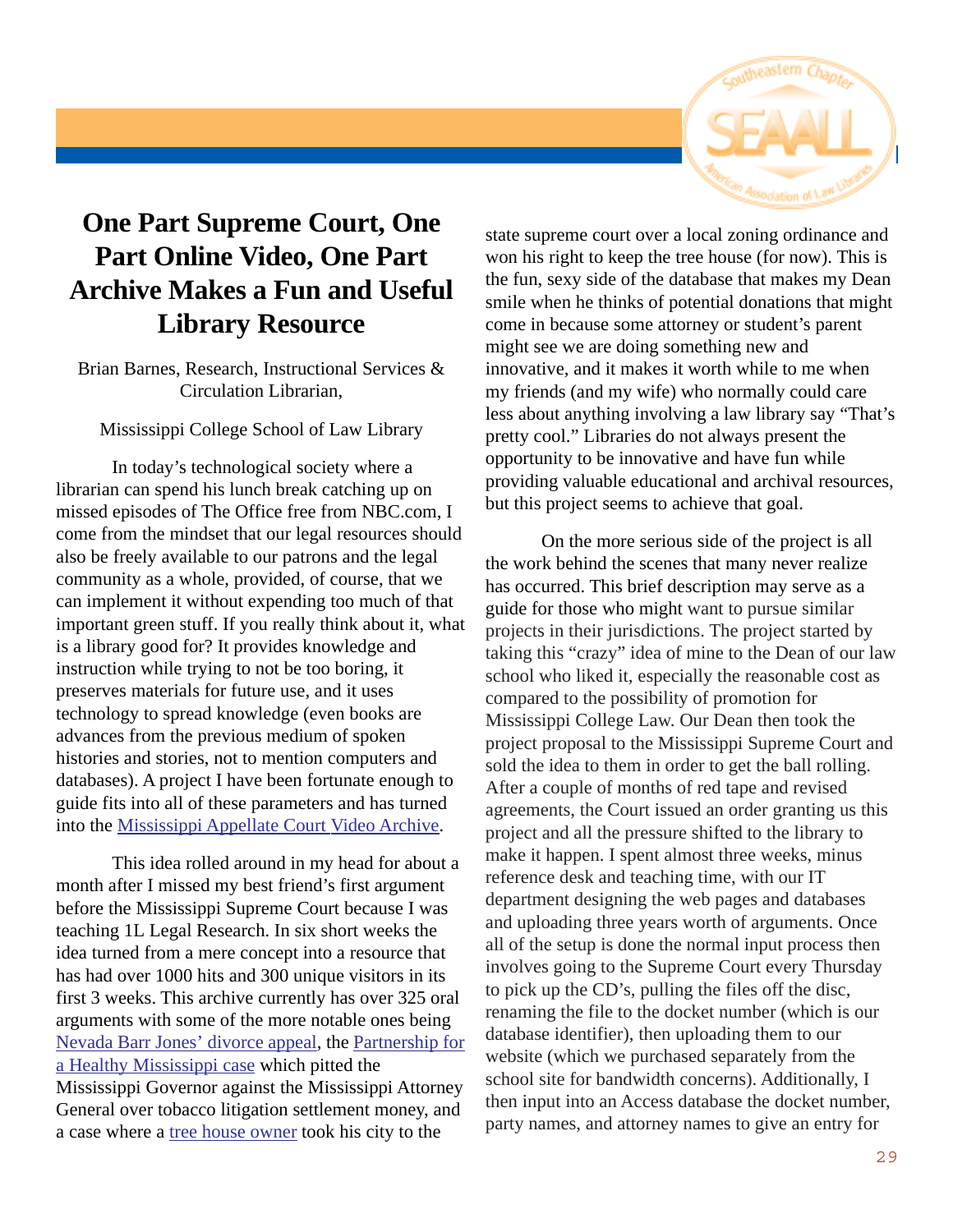

the database to return from our search boxes. Over time, I also have to update these entries with links to the opinions, which obviously come out well after the argument itself, the briefs by each party for the current and future arguments, and synopses which are produced by our library director as part of a service she has long provided for subscribers. It is this database work that many librarians are used to that make the project really stand out in comparison to the archived videos produced in Texas or New Jersey and why I am so proud of what we at Mississippi College Law have produced.

In the end, this project took a lot of front-end work but only takes about four hours of maintenance a week on my part now that is running. However, and maybe more importantly, this project has allowed me to live up the nickname some of the "longer serving" librarians at the Mississippi College School of Law Library have given me: Project Boy.

P.S. Note from one of the "longer serving" librarians: We should have seen it coming, Brian started as a student assistant when he began law school. He was happiest when we had problems that just begged to be fixed. Be forewarned though, his enthusiasm is contagious.



## **Submitted SEAALL Committee Reports**

#### **Membership Committee Report**

Edward T. Hart, Chair

Chiles Legal Information Center, University of Florida, Levin College of Law

The Committee has continued its primary mission welcoming new members. Fifteen new members have joined our ranks since the meeting in Baton Rouge. The Committee is also pondering two new projects of surveying lapsed members and reaching out to the library science schools in our region. We welcome your comments and suggestions on either of this projects.

Speaking with DeDe Bradsher (Jones School of Law) of the AALL Membership Retention Committee, we share a concern noting the number of our colleagues entering retirement. When this situation is combined with other conversations about hiring pools for open positions in the region, it makes one wonder about the future of law librarianship. We must reach out to new potent ional law librarians whether they are still in graduate school or pondering a change of careers. The Committee is here to assist anyone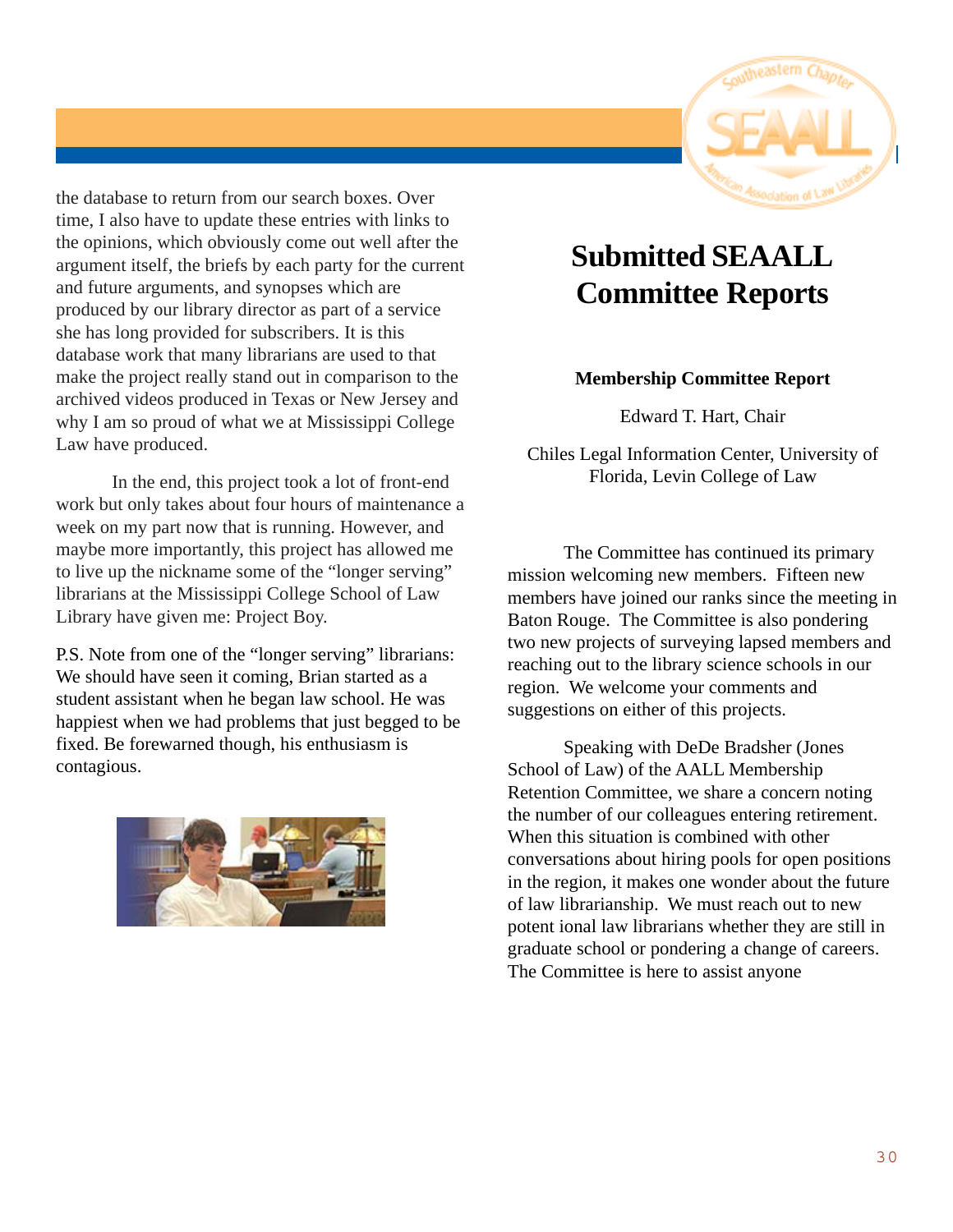

## **SEAALL Government Relations Update**

Christine Sellers,

Haynsworth Sinkler Boyd

The following updates are provided by Mary Alice Baish, AALL Washington Affairs Office.

#### **Robert C. Tapella Sworn in As the New Public Printer**

Immediate Past President Sarah (Sally) G. Holterhoff was invited to testify before the Senate Rules and Administration Committee at the September 12 hearing on the nomination of Robert C. Tapella to become the new Public Printer. Her statement was endorsed by ALA, MLA and SLA. Unfortunately, the hearing was postponed at the eleventh hour although Sally and Mary Alice Baish were able to meet with Mr. Tapella and Acting Superintendent of Documents Richard G. Davis for a substantive discussion. Mr. Tapella's nomination was confirmed by the full Senate on October 4 and the swearing in ceremony was held on November 6.

#### **New PACER Pilot Project**

On April 1, 2006, the AALL Executive Board endorsed a "Resolution on No-Fee FDLP Access to PACER" that was submitted to them by the Government Relations Committee. [hotlink: http:// www.aallnet.org/aallwash/re04012006.html]. The resolution was endorsed by the American Library Association in June 2006. It requested that GPO work with the Administrative Office of the U.S. Courts to allow users of federal depository libraries to access PACER at no-fee. The Judicial Conference met in September and approved the establishment of a joint pilot project with GPO that will involve approximately 15 federal depository libraries. GRC member Lawrence (Larry) R. Meyer, director of the Law

Library for San Bernardino County, CA, deserves special recognition for his tireless advocacy for many years to bring PACER into the Federal Depository Library Program.

#### **Jonathan Franklin Selected as an International Copyright Advocate**

Jonathan Franklin, Associate Law Librarian at the University of Washington's M.G. Gallagher Law Library, has been selected as an International Copyright Advocate for a new pilot project funded by the ALA Washington Office for Information Technology Policy. This new opportunity was created to build expertise and broaden the ability of the Library Copyright Alliance [hotlink: (http:// www.librarycopyrightalliance.org/], of which AALL is a member, to be represented at the international level.

OITP will train the new International Copyright Advocates to represent us on issues related to copyright advocacy at forums such as the World Intellectual Property Organization (WIPO), the World Summit on the Information Society (WSIS) and the International Federation of Library Associations (IFLA). We thank the OITP for creating and funding this important new program that will benefit libraries all over the world. Congratulations, Jonathan!

#### **AALL Access to Electronic Legal Information Committee**

At its March 24, 2007 Executive Board meeting, the American Association of Law Libraries adopted the Principles and Core Values concerning public information on government Web sites developed by AELIC (Access to Electronic Legal Information Committee). AELIC and AALL believe these Principles and Core Values are essential guidelines that all government agencies should follow when developing websites that provide information to their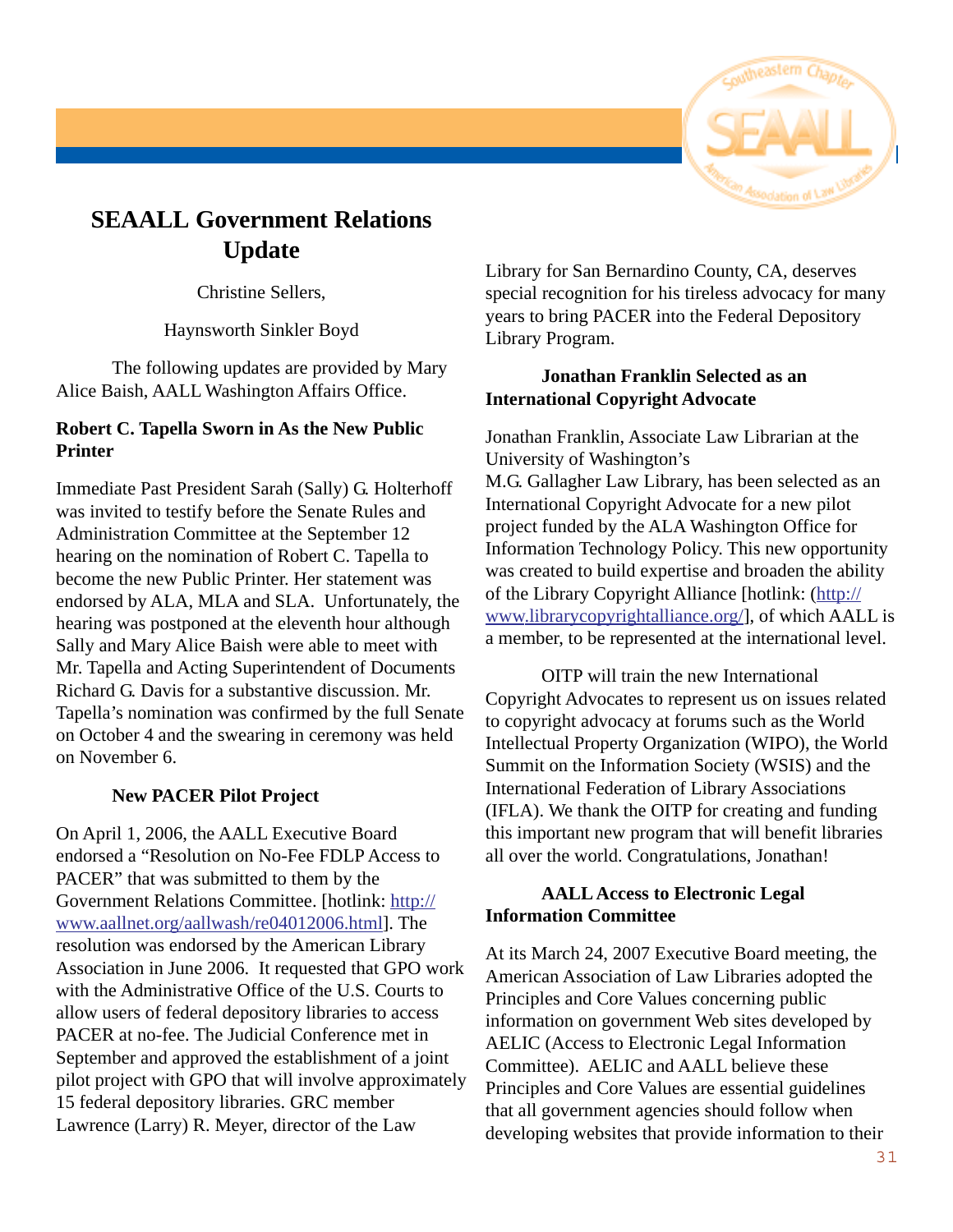

citizens, the legal community and other users. The Principles as adopted by the AALL Executive Board are available at http://www.aallnet.org/committee/ aelic/AELIC\_Core\_Values.pdf

You can help too - read and share information included in AELIC's Authentication Survey; help AALL monitor government Web sites that provide legal information; communicate your discoveries of exemplary Web sites to AELIC; and attend program C-4 "Official But Not Authentic: The Future of Electronic Legal Information" to be held on Sunday, July 13, 2008 during our annual meeting in Portland. Please comment on the draft guidelines for evaluating a legal Web site at **http://www.surveymonkey.com/ s.aspx?sm=dyUaYL8sHNbDz5mCOW\_2fyjQ\_3d\_3d. You can also request from AALL headquarters brochures containing the guidelines which can be distributed at meetings, events, and exhibits.**









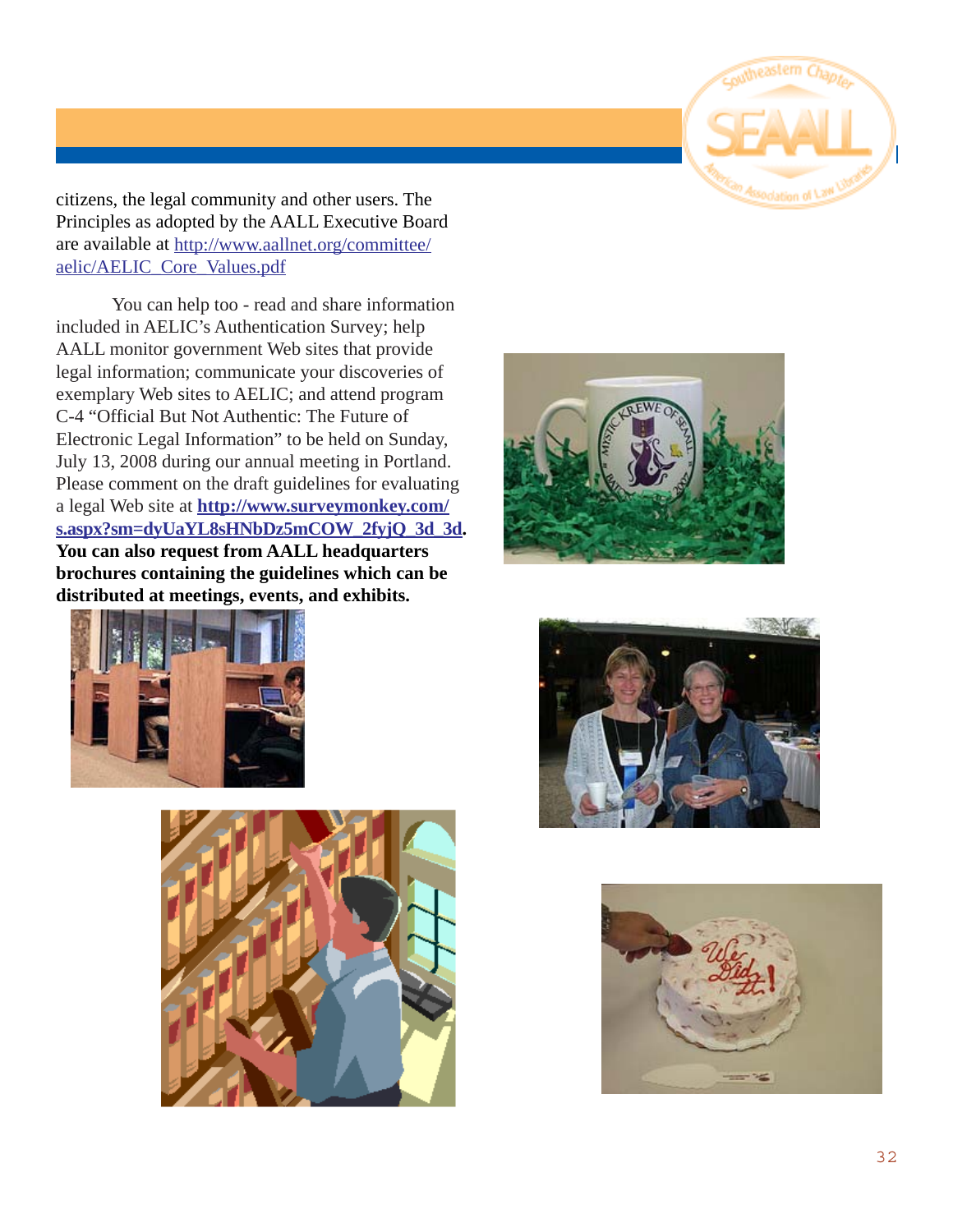

## SEAALL COMMITTEES 2007- 2008

## **Articles & Bylaws**

Kenneth J. Hirsh, Duke University School of Law ken@law.duke.edu 2009

Anne Klinefelter\*, Kathryn R.Everett Law Library, University of North Carolina at Chapel Hill klinefel@email.unc.edu 2008

Amy Osborne, University of Kentucky Law Library amyo@uky.edu 2010

## **Community Service**

| Pam Deemer, Hugh F. MacMillan Law Library, Emory<br>University                                |      |  |  |
|-----------------------------------------------------------------------------------------------|------|--|--|
| libped@law.emory.edu                                                                          | 2009 |  |  |
| Scott Deleve, University of Mississippi Law Library<br>sdeleve@olemiss.edu                    | 2008 |  |  |
| DawnMarin "Marin" Dell, Florida State University<br>Law Library                               |      |  |  |
| dd03d@fsu.edu                                                                                 | 2008 |  |  |
| Stephanie Dooley, Kennedy & Covington                                                         |      |  |  |
| sdooley@kennedycovington.com                                                                  | 2008 |  |  |
| Maureen Eggert, Wake Forest University Professional<br><b>Center Library</b>                  |      |  |  |
| meggert@law.wfu.edu                                                                           | 2009 |  |  |
| Margaret Hall, Kathryn R. Everett Law Library,<br>University of North Carolina at Chapel Hill |      |  |  |
| mfhall@email.unc.edu                                                                          | 2008 |  |  |
| Susan Lewis-Somers, Pence Law Library,                                                        |      |  |  |

| <b>American University</b><br>slewis@wcl.american.edu                                              | 2008 |
|----------------------------------------------------------------------------------------------------|------|
| Sarah Mauldin, Chamberlin Hrdlikca<br>sarah.mauldin@chamberlainlaw.com                             | 2009 |
| Jennier McLean, North Carolina Supreme Court Library<br>jlm@sc.state.nc.us                         | 2009 |
| Donna Nixon*, Duke University School of Law Library<br>nixon@law.duke.edu                          | 2008 |
| Olivia L. Weeks, Campbell University Law Library<br>weeks@webster.campbell.edu                     | 2008 |
| Ronald Wheeler, Georgia State University<br><b>Collegeof Law Library</b><br>lawrew@langate.gsu.edu | 2008 |
|                                                                                                    |      |

## **Education & Publications**

| Eric Kistler, Ehrhorn Law Library, Liberty University<br>School of Law                  |      |  |  |
|-----------------------------------------------------------------------------------------|------|--|--|
| ekistler@liberty.edu                                                                    | 2009 |  |  |
| Tom Latuszek, Florida Coastal School of Law Library<br>tlatuszek@fcsl.edu               | 2009 |  |  |
| Iris M. Lee, Jacob Burns Law Library, George<br><b>Washington University Law School</b> |      |  |  |
| ilee@law.gwu.edu                                                                        | 2009 |  |  |
| Terrance Manion, Georgia State University<br>College of Law Library                     |      |  |  |
| terrance@gsu.edu                                                                        | 2009 |  |  |
| Constance M. Matzen, Smith Anderson<br>cmatzen@smithlaw.com                             | 2009 |  |  |
| Elizabeth Outler, Chiles Information Legal Center                                       |      |  |  |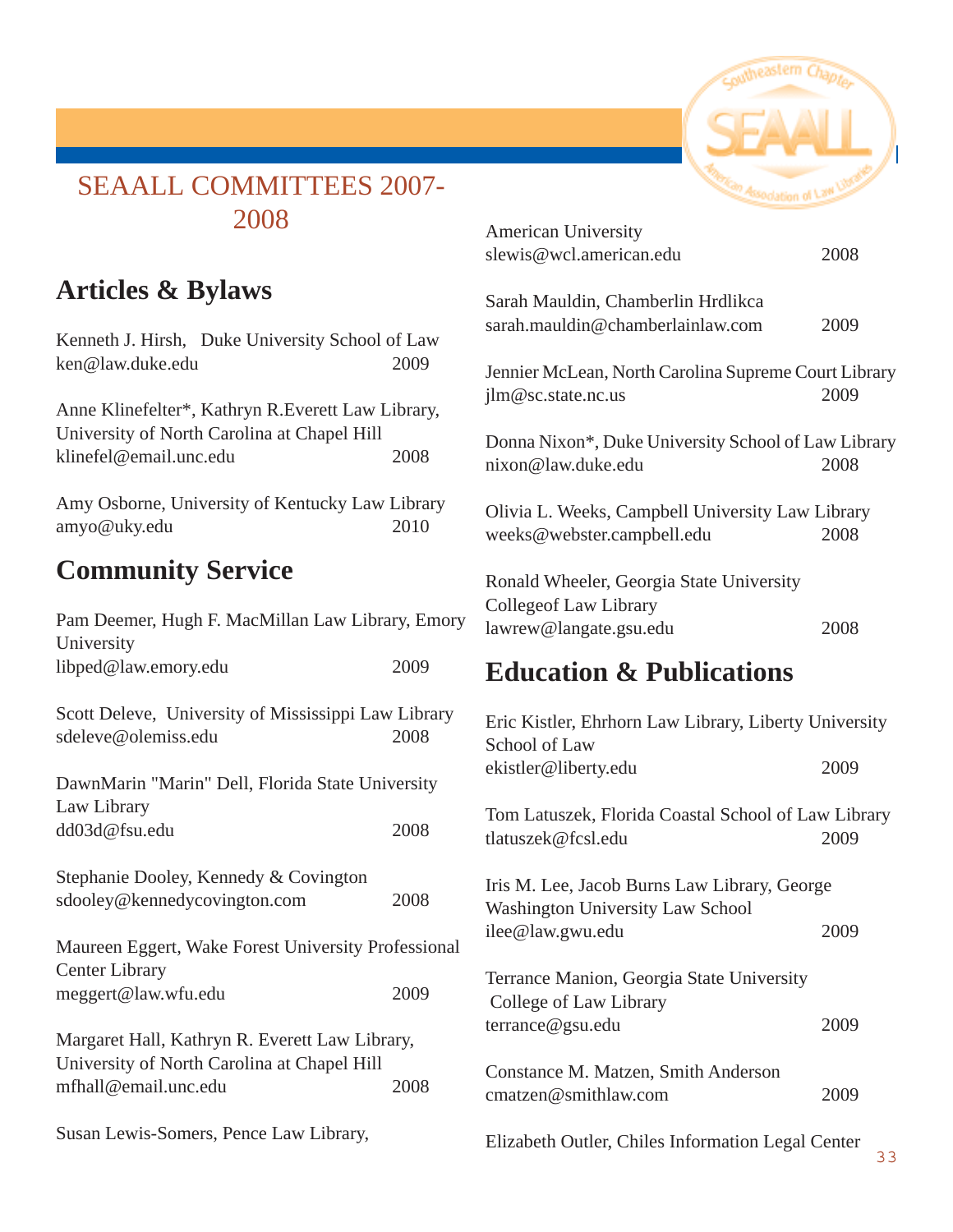University of Florida College of Law outler@law.ufl.edu 2008

Adeen Postar\*, Pence Law Library, American University apostar@wcl.american.edu 2008

Miguel Angel Rivera Alvarez, University of Puerto Rico Law Library malvarez@law.upr.edu 2009

Colleen Williams, Georgia State University College of Law Library lawccw@langate.gsu.edu 2008

## **Government Relations**

| Sharon Bradley, Alexander Campbell King Law Library, |      |
|------------------------------------------------------|------|
| University of Georgia                                |      |
| bradleys@uga.edu                                     | 2009 |

Helane Davis, University of Kentucky Law Library hdavi4@email.uky.edu 2008

Dionne M. Dockendorf, Virginia State Law Library ddockendorf@courts.state.va.us 2008

Kevin Fredette, West Virginia University Law Library kfredett@wvu.edu 2008

Brian Huddleston, Loyola University of New Orleans School of Law Library bhuddle@loyno.edu 2008

Billie Jo Kaufman, Pence Law Library, American University bkaufman@wcl.american.edu 2008

David Lowe, Bounds Law Library, University of Alabama School of Law dlowe@law.ua.edu 2008

Julie Noland, Campbell University School of Law Library noland@law.campbell.edu 2009

Christine L. Sellers\*, Haynsworth Sinkler Boyd csellers@hsblawfirm.com 2008

Linda Tesar, Alyne Queener Massey Law Library, Vanderbilt University linda.tesar@law.vanderbilt.edu 2008

## **Local Arrangements/DC**

Rhea Ballard-Thrower\*, Howard University Law Library rballard@law.howard.edu 2008 Billie Jo Kaufman\*, Pence Law Library, American University bkaufman@wcl.american.edu 2008

## **Local Arrangements/Athens**

Anne Puckett\*, Alexander Kimg Campbell Law Library University of Georgia apuckett@uga.edu 2009

## **Membership**

| Shyama Agrawal, Duke University School of Law<br>agrawal@law.duke.edu           | 2008 |
|---------------------------------------------------------------------------------|------|
| Timothy P. Chinaris, Jones School of Law Library,<br><b>Faulkner University</b> |      |
| tchinaris@faulkner.edu                                                          | 2008 |
| Margaret L. Christiansen,<br><b>Regent University Law Library</b>               |      |
| margchr@regent.edu                                                              |      |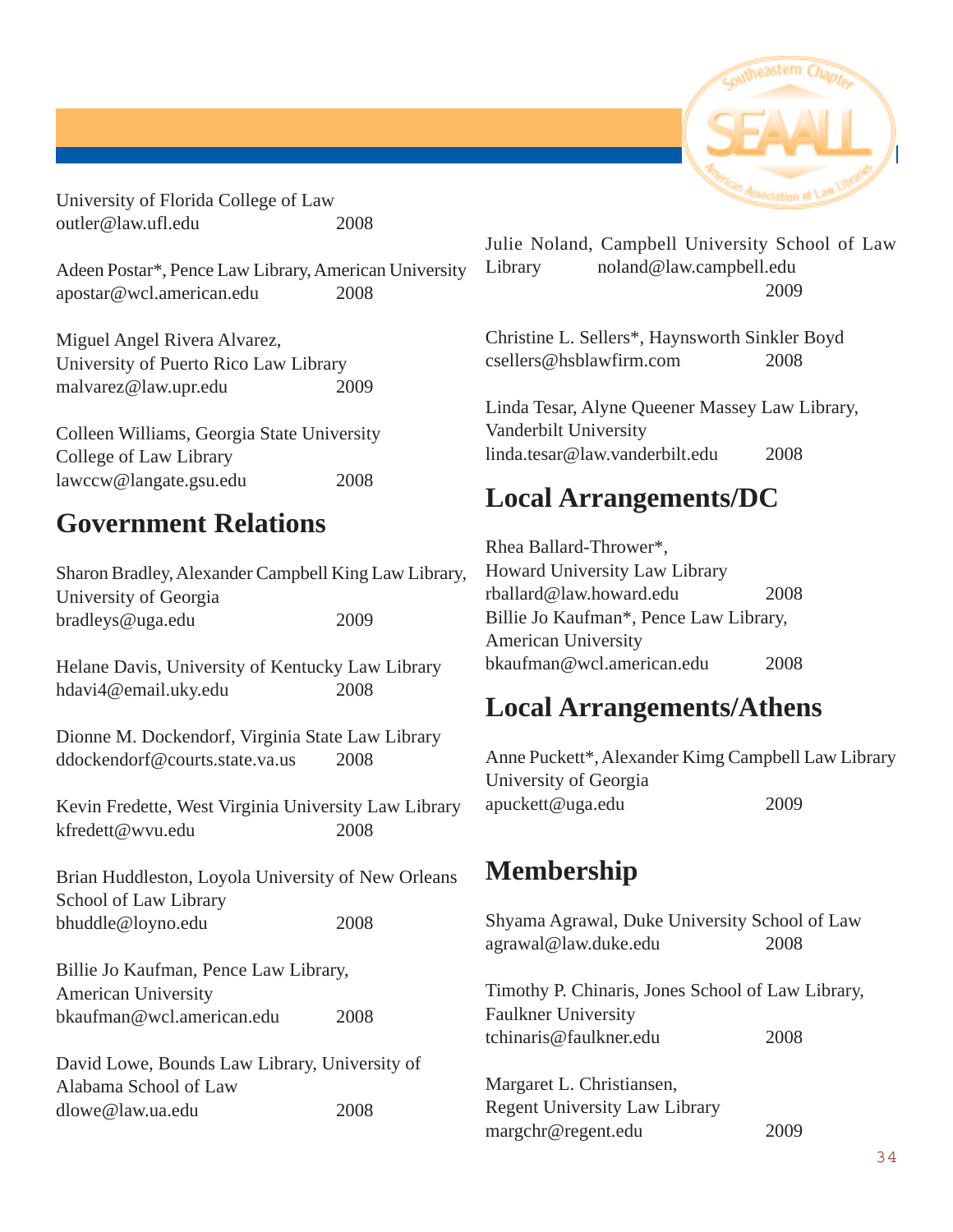

| Penny Gibson, Bounds Law Library,                                                        |      | melamut@email.unc.edu                                       | 2008 |  |
|------------------------------------------------------------------------------------------|------|-------------------------------------------------------------|------|--|
| University of Alabama                                                                    |      |                                                             |      |  |
| pgibson@law.ua.edu                                                                       | 2009 | Nichelle Perry, North Carolina Central University           |      |  |
| Edward T. Hart*, Chiles Information Legal Center,<br>University of Florida School of Law |      | School of Law Library<br>nperry@nccu.edu                    | 2008 |  |
|                                                                                          |      |                                                             |      |  |
| hart@law.ufl.edu                                                                         | 2008 | Justine Roach, New Hanover County                           |      |  |
| Rebekah Maxwell, Cole Kareish Law Library, University                                    |      | jroach@nhcgov.com                                           | 2009 |  |
| of South Carolina                                                                        |      | Carolyn T. Santanella, Smith Moore                          |      |  |
| maxwell@law.lsc.edu                                                                      | 2009 | smithmoorelaw.com                                           | 2008 |  |
| Mary Jane Slipsky, NelsonMullins                                                         |      | Lisa Smith-Butler*, Law Library & Technology Center         |      |  |
| maryjane.slipsky@nelsonmullins.com                                                       | 2008 | Nova Southeastern University                                |      |  |
| Linda Sobey, Florida A&M University College of Law                                       |      | smith-butlerl@nsu.law.nova.edu<br>2008                      |      |  |
| Library linda.sobey@famu.edu<br>2008                                                     |      | <b>Nominating</b>                                           |      |  |
| Dee Wood, University of Kentucky Law Library                                             |      | Georgia Chadwick, Law Library of Louisana                   |      |  |
| dwood@email.uky.edu                                                                      | 2009 | gchadwick@lasc.org                                          | 2008 |  |
| <b>Newsletter</b>                                                                        |      | Charles J. Condon, Appalachian School of Law Library        |      |  |
| Laurel Brown, Parker Poe                                                                 |      | ccondon@asl.edu                                             | 2008 |  |
| laurelbrown@parkerpoe.com                                                                | 2008 |                                                             |      |  |
|                                                                                          |      | Joyce Manna Janto, William Taylor Muse Law Library,         |      |  |
| Stacy A. Etheredge, Coleman Kareish Law Library,<br>University of South Carolina         |      | University of Richmond School of Law<br>jjanto@richmond.edu | 2008 |  |
| etheredg@law.sc.edu                                                                      | 2008 | Pedro A. Padilla-Rosa*, University of Puerto Rico           |      |  |
|                                                                                          |      | Law Library                                                 |      |  |
| Chris G. Hudson, Hugh F. MacMillan Law Library,                                          |      | ppadilla@law.upr.edu                                        | 2008 |  |
| <b>Emory University</b>                                                                  |      |                                                             |      |  |
| cghudso@law.emory.edu                                                                    | 2009 | Gordon Russell, Sol Blatt Jr. Law Library,                  |      |  |
|                                                                                          |      | Charleston School of Law                                    |      |  |
| Stacey A. Lane, University of Mississippi Law Library                                    |      | grussell@charlestonlaw.org                                  | 2008 |  |
| salane@olemiss.edu                                                                       | 2008 |                                                             |      |  |
| Steven J. Melamut, Kathryn R. Everett Law Library,                                       |      | <b>Placement</b>                                            |      |  |
| University of North Carolina at Chapel Hill                                              |      | Billia I Blaine, Supreme Court of Florida Law Library       |      |  |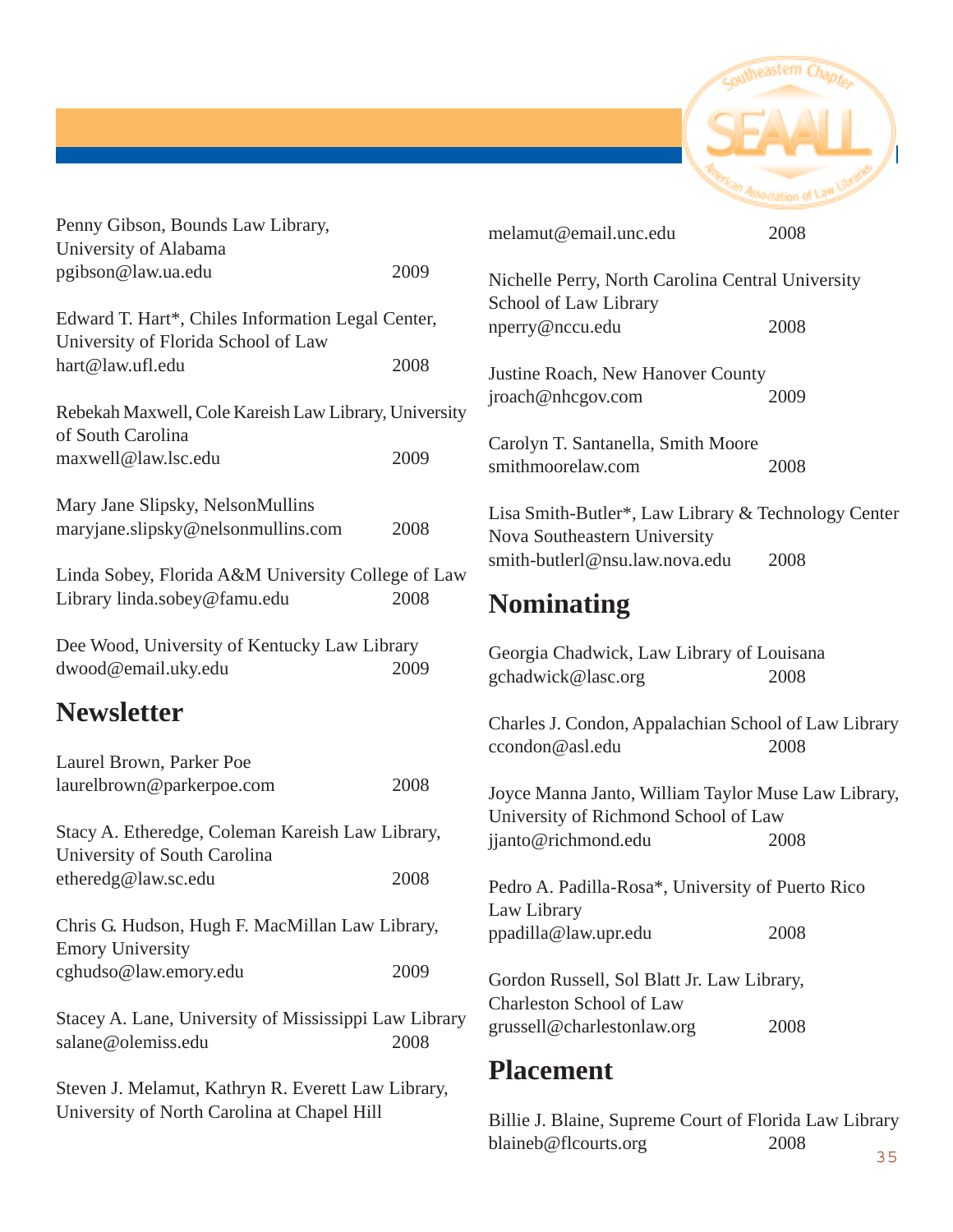

| W. Robert Farmer, Jones School of Law Library                               |      |                                                       | <b>Review Association of Law Library</b> |
|-----------------------------------------------------------------------------|------|-------------------------------------------------------|------------------------------------------|
| <b>Faulkner University</b>                                                  |      |                                                       |                                          |
| rfarmer@faulkner.edu                                                        | 2009 | Ronald Wheeler, Georgia State University              |                                          |
| Sarah Mauldin, Chamberlain Hrdlicka                                         |      | College of Law Library                                |                                          |
| sarah.mauldin@chamberlainlaw.com                                            | 2009 | lawrew@langate.gsu.edu                                | 2009                                     |
|                                                                             |      | Sally Wiant Washington & Lee University               |                                          |
| Karen Nuckolls*, University of Kentucky Law Library                         |      | School of Law Library                                 |                                          |
| kanuck2@email.uky.edu                                                       | 2008 | wiants@wlu.edu                                        | 2008                                     |
| Masako Patrum, Wake Forest University Professional<br><b>Center Library</b> |      | <b>Scholarship</b>                                    |                                          |
| patrumm@wfu.edu                                                             | 2008 | Donna K. Bausch, Norfolk Law Library                  |                                          |
|                                                                             |      | dbausch@norfolklawlibrary.org                         | 2009                                     |
| <b>Program</b>                                                              |      |                                                       |                                          |
| Maureen Eggert, Wake Forest University Professional                         |      | Marie Summerlin Hamm, Regent University               |                                          |
| <b>Center Library</b>                                                       |      | School of Law Library<br>mariham@regent.edu           | 2009                                     |
| meggert@law.wfu.edu                                                         | 2009 |                                                       |                                          |
|                                                                             |      | James S. Hller, Marshall-Wythe Law Library,           |                                          |
| Elaine P. Fenton, 11th Circuit Court of Appeals                             |      | College of William and Mary                           |                                          |
| Elaine_Fenton@ca11.uscourts.gov                                             | 2008 | heller@wm.edu                                         | 2009                                     |
| Ishmael Gullon, Furman Smith Law Library, Mercer                            |      | Janet Hirt, Alyne Queener Massey Law Library,         |                                          |
| University gullon_i@mercer.edu                                              | 2009 | Vanderbilt University                                 |                                          |
|                                                                             |      | janet.hirt@law.vanderbilt.edu                         | 2008                                     |
| Iris M. Lee, Jacob Burns Law Library, George                                |      |                                                       |                                          |
| WashingtonUniversity Law Scholl                                             |      | Ray Lytle, American Justice School of                 |                                          |
| ilee@law.gwu.edu                                                            | 2009 | Law Library                                           |                                          |
| Tim Lewis, Alabama State Law Library                                        |      | rlytle@ajsl.us                                        | 2009                                     |
| director@alalinc.net                                                        | 2008 | Nichelle Perry, North Carolina Central School         |                                          |
|                                                                             |      | of Law Library                                        |                                          |
| Donna Nixon, Duke University School of Law                                  |      | nperry@nccu.edu                                       | 2009                                     |
| nixon@law.duke.edu                                                          | 2009 |                                                       |                                          |
| Amy Osborne*, University of Kentucky Law Library                            |      | Jennifer Sekula*, Marshall-Wythe Law Library,         |                                          |
| amyo@uky.edu                                                                | 2008 | College of William and Mary                           |                                          |
|                                                                             |      | jeseku@wm.edu                                         | 2008                                     |
| Susan Skyzinski, Greenberg Traurig                                          |      | Jason Sowards, Florida Coastal College of Law Library |                                          |
| Skyzinskis@gtlaw.com                                                        | 2009 | jsowards@fcsl.edu                                     | 2009                                     |